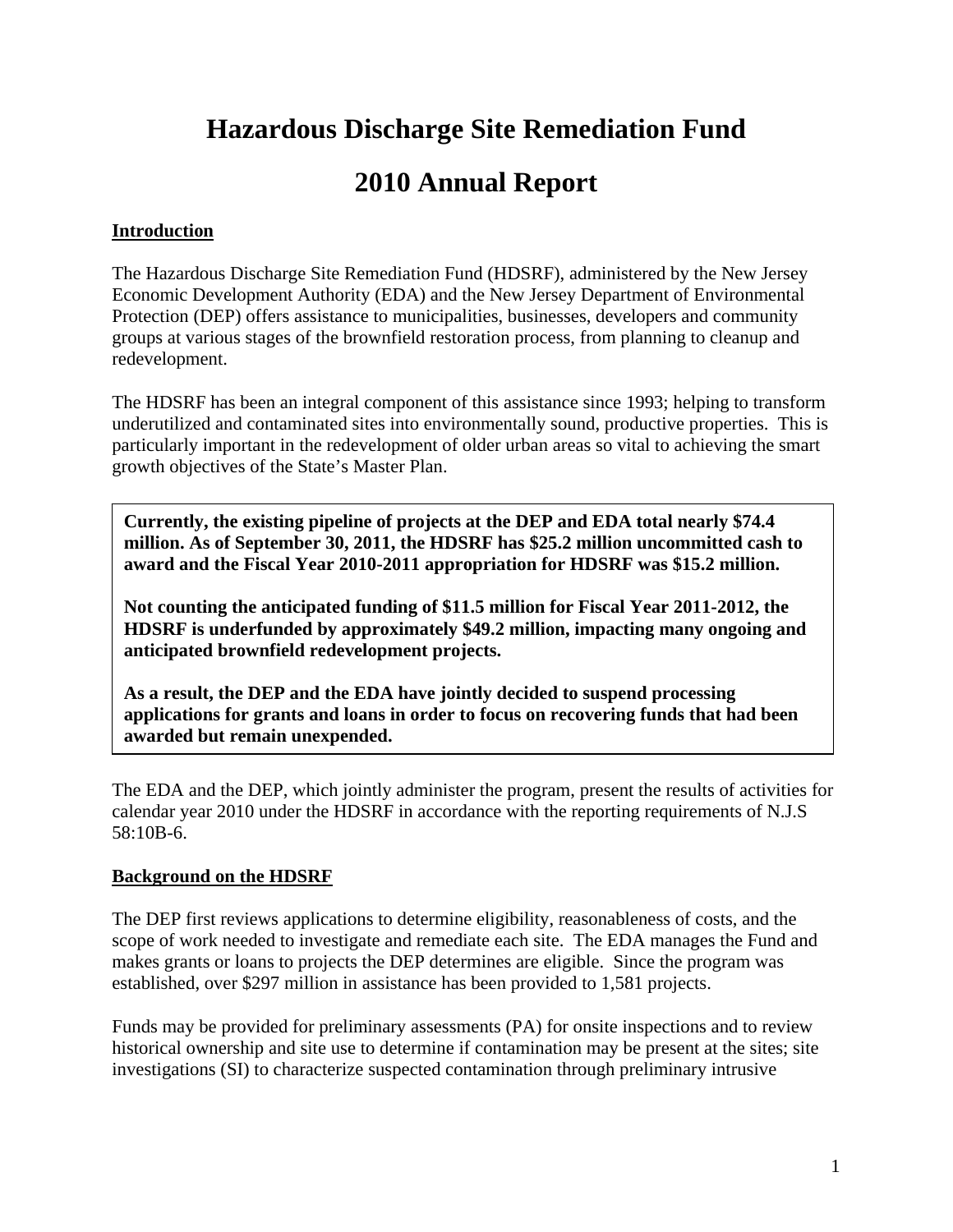investigation work; remedial investigations (RI) to determine the extent of contamination present; and RA to effectuate cleanup of impacted portions of the sites.

Municipalities, counties and redevelopment agencies may apply for grants up to \$3 million per year for investigation and remediation activities on properties they own or for which they hold a tax sale certificate and have a comprehensive plan or realistic opportunity to develop within three years upon completion of the remediation. Furthermore, an additional \$2 million is available to municipalities that contain Brownfields Development Areas (BDAs). Remedial Action (RA) grants require an either 25% or 50% match of the eligible project costs – depending on the BDA – by the municipality, county or redevelopment agency.

Private parties required to perform remediation activities and individuals who want to conduct such actions voluntarily may qualify for low-interest loans of up to \$1 million per year if they are unable to obtain private funding.

Municipalities that utilize the HDSRF enjoy two significant advantages. First, the remediation and return to productive use of dormant, contaminated properties rids communities of abandoned and, possibly, dangerous sites. Second, once sites are remediated and improved, they can once again provide revenue producing ratable assets for the municipality.

Businesses and private individuals using HDSRF monies to investigate and clean up contaminated properties, like former gas stations and industrial properties, can enhance the surrounding community by improving the environment and increasing property values while stimulating new investment.

The report provides details of the HDSRF's financing activity during the year and includes a list of the projects financed, by county (Exhibit A) for the period of January 1, 2010 through December 31, 2010.

#### **2010 HDSRF Activity**

In 2010, the EDA closed a total of 2 loans amounting to over \$153,000 and 105 grants amounting to nearly \$49.2 million, providing assistance to businesses, private individuals, and municipal governmental entities for the investigation and clean-up of contaminated sites throughout New Jersey.

The following chart illustrates the allocation of funds for each eligibility category, total approvals for the year, and total disbursements. Please note that some 2010 disbursements exceed 2010 allocations and approvals, which reflects previously approved projects receiving funds in the current reporting year. (See addendum for category descriptions.)

| <b>Funding Category</b> | <b>2010 Allocations</b> | 2010 Approvals | <b>2010 Disbursements</b> |
|-------------------------|-------------------------|----------------|---------------------------|
|                         | \$1,202,481             | \$250,000      | \$284,853                 |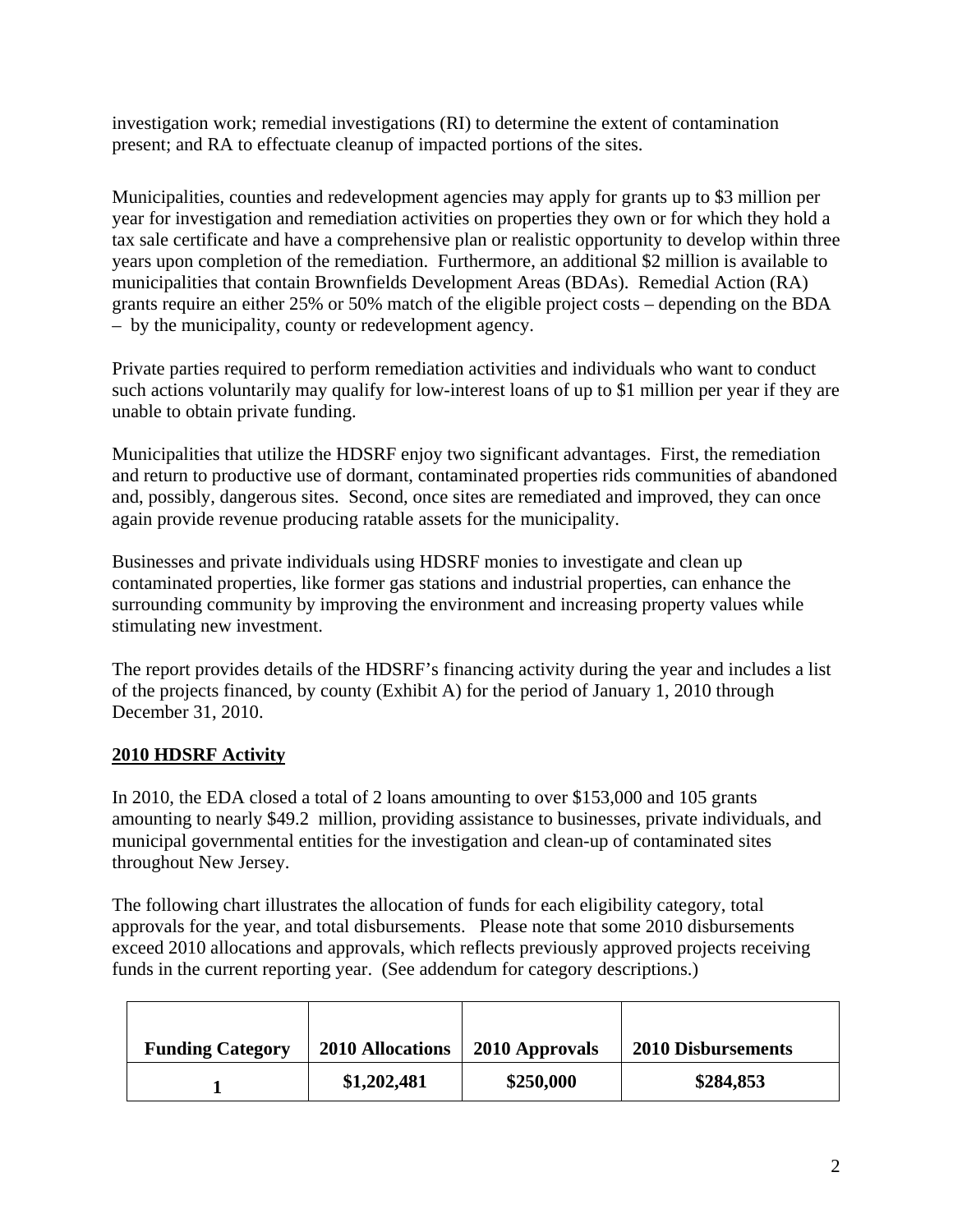| $\overline{2}$          | \$9,018,607  | \$45,550,104 | \$22,579,488 |
|-------------------------|--------------|--------------|--------------|
| 3                       | \$9,018,607  | \$141,170    | \$262,772    |
| $\overline{\mathbf{4}}$ | \$3,006,202  | \$575,191    | \$613,368    |
| 5                       | \$1,803,721  | \$0          | \$280,767    |
| 6                       | \$3,973,731  | \$102,116    | \$217,604    |
| 7                       | \$6,012,405  | \$0          | \$0          |
| <b>Total</b>            | \$34,035,754 | \$46,618,581 | \$24,238,852 |

The original statute prescribed a specific method for determining the funding priority of projects that receive approvals from the DEP and EDA. Upon receiving EDA Board approval, applicants have a certain period of time to submit closing documents, including an executed contract for remediation services, in order to draw down on the available funds. Private individuals have 90 days to submit these documents and close their loan or grant award, while municipal governmental entities have 180 days prior to the lapse of the closing deadline.

Pursuant to N.J.S.A. 58-10B-7, an extension may be requested in writing explaining the reasons for the delay. If the defined period of time should expire, the commitment loses funding priority to that of newer applicants unless this period is extended. If the applicant submits the required evidence at some point after the defined time period has expired, the Fund is obligated to honor the commitment if monies are available in the Fund.

#### **2010 Available Funds**

The Fund's available cash balance as of September 30, 2011 is approximately \$25.2 million after deductions for outstanding commitments, undisbursed loans and grants. This amount includes loan repayments, interest earnings, and surcharges collected through year's end. This amount does not include the pending fiscal year 2012 appropriation of \$11.5 million.

Below is a chart, which demonstrates HDSRF allocations for calendar year 2011 by category, which was revised under 2005 amendments to the statute (see addendum for new category descriptions.)

| <b>Funding Category</b> | 2011 Allocation |
|-------------------------|-----------------|
|                         | \$325,630       |
|                         | \$1,953,780     |

#### **Hazardous Discharge Site Remediation Fund Allocation by Category**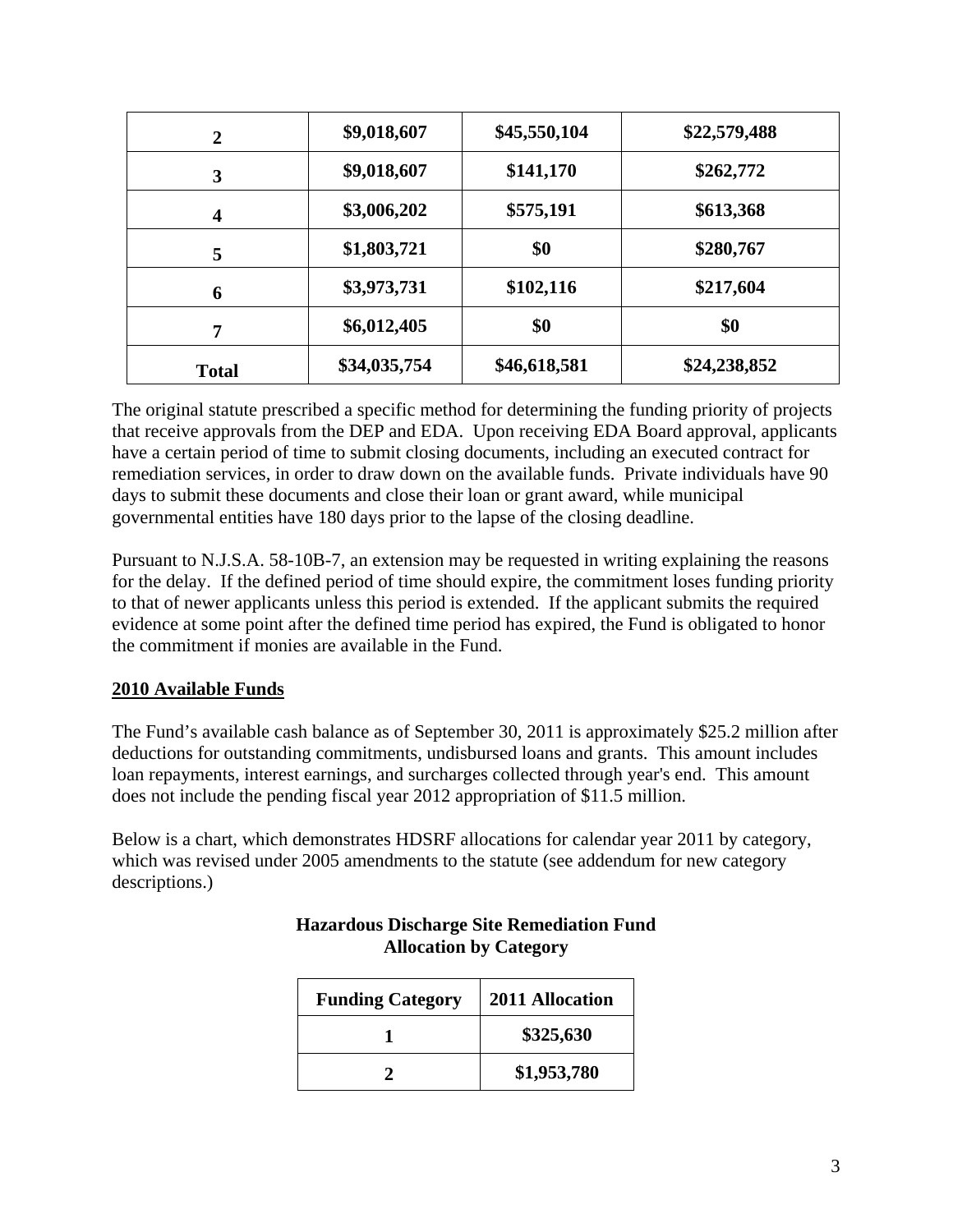| 3            | \$1,953,780  |
|--------------|--------------|
| 4            | \$651,260    |
| 5            | \$325,630    |
| 6            | \$3,871,615  |
| 7            | \$1,302,520  |
| <b>Total</b> | \$10,384,215 |

#### **Assessment of Current Funding Levels to Meet Obligations**

Below is an accounting of the project applications that are in process as of the end of September 2011. The EDA projects below are those for which EDA is awaiting information from applicants before EDA review can begin. The DEP projects below are those for which DEP is reviewing statutory eligibility prior to making a recommendation to EDA.

| <b>Totals:</b>                                | 258 projects | \$74,353,392               |
|-----------------------------------------------|--------------|----------------------------|
| Non-Profit Projects under review by DEP:      | 9 projects   | \$646,732                  |
| Private projects under review by DEP:         | 76 projects  | \$11,949,295               |
| Municipal projects under review by DEP:       | 172 projects | \$61,563,872               |
| Private projects awaiting financing by EDA:   | 0 projects   | \$0                        |
| Municipal projects awaiting financing by EDA: | 1 projects   | \$193,493                  |
|                                               |              | <b>Application request</b> |

#### **Project Examples**

The Fund's successful track record has impacted the entire State of New Jersey. Hundreds of projects have moved forward, resulting in the investigation and remediation of many sites that are now viable, tax-ratable assets to the communities in which they are located. The following are some examples of projects that closed in 2010:

#### *Township of Woodbridge (Spector)*

The Township of Woodbridge received grant funding to perform PA in the amount of \$4,015 at the Spector project site in December 2009. The project site is a former asphalt plant that is currently used for the stockpiling of soil. The site has potential environmental areas of concern (AOCs). It is the Township's intent, upon completion of the environmental investigation activities, to redevelop the project site as a clean energy construction technology incubator/cluster that will include ground mounted solar energy systems, computer and data processing units, and laboratories.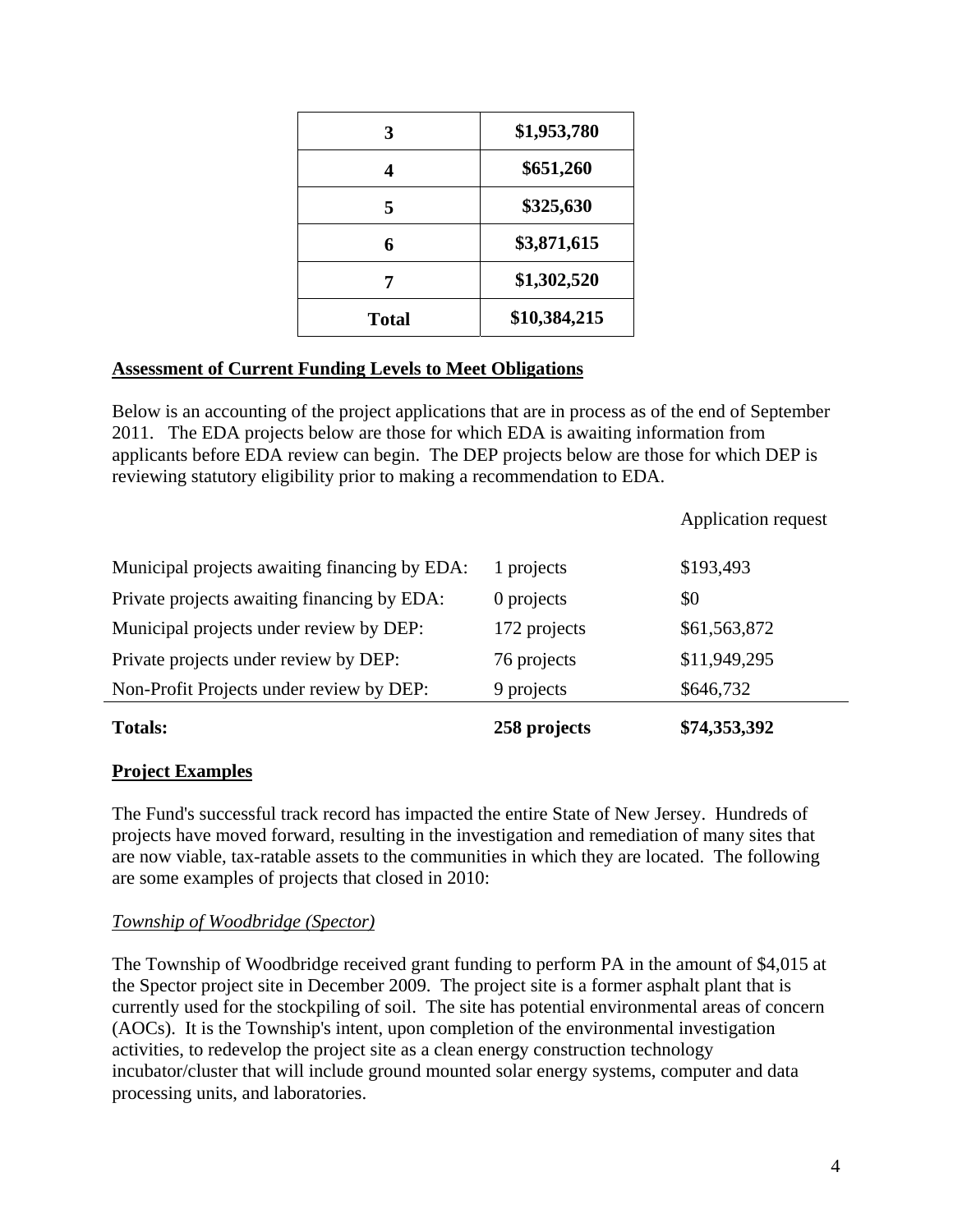The Township was awarded supplemental grant funding to perform SI activities in the amount of \$256,908 at the project site for \$260,923 in total funding to date.

#### *City of Millville (Spinelli Brothers Trucking)*

The City of Millville received grant funding to perform PA in the amount \$5,513 at the Spinelli Brothers Trucking project site in March 2005. The project site is a former trucking facility which has potential environmental AOCs. It is the City's intent, upon completion of the environmental investigation activities, to redevelop the project site for commercial reuse as outlined in the City's Redevelopment Plan.

The City was awarded supplemental grant funding to perform SI in the amount of \$187,593 at the project site for \$193,106 in total funding to date.

#### *Township of Newton (Newton Armory)*

The project site is the former NJ Army Nation Guard facility which has potential environmental AOCs. It is the Town's intent, upon completion of the environmental investigation activities, to redevelop the project site for mixed use development.

The Township was awarded grant funding to perform PA and SI in the amount of \$63,120 at the project site.

#### **Synopsis of 2010 BDA Activity**

Under the BDA approach, DEP works with communities affected by multiple brownfields to design and implement remediation and reuse plans for these properties simultaneously. The BDA approach enables remediation and reuse to occur in a coordinated fashion. In the process, DEP invites the various stakeholders, including owners of contaminated properties, potentially responsible parties, developers, community groups, technical experts for the local government and residents themselves, to participate in this cleanup and revitalization approach.

The following 30 BDA projects were approved in 2010:

- **Borough of Bellmawr Bellmawr Landfill** the Borough received grant awards totaling \$5,000,000 in 2009 for PA, SI, RI and RA. The project site is a former landfill and is currently used as a composting facility. At the time of application it was the Borough's intent, upon completion of the environmental investigation activities, to redevelop the project site for mixed-use including open space and conservation. The Borough was approved for the following assistance in 2010 for this project site:
	- o Grant of \$5,000,000 on 4/13/2010 to perform RA.
- **Borough of Carteret Carteret Sewage Treatment Plant -** the project site is the former Carteret Sewage Treatment Plant. The Borough received a grant in October 2009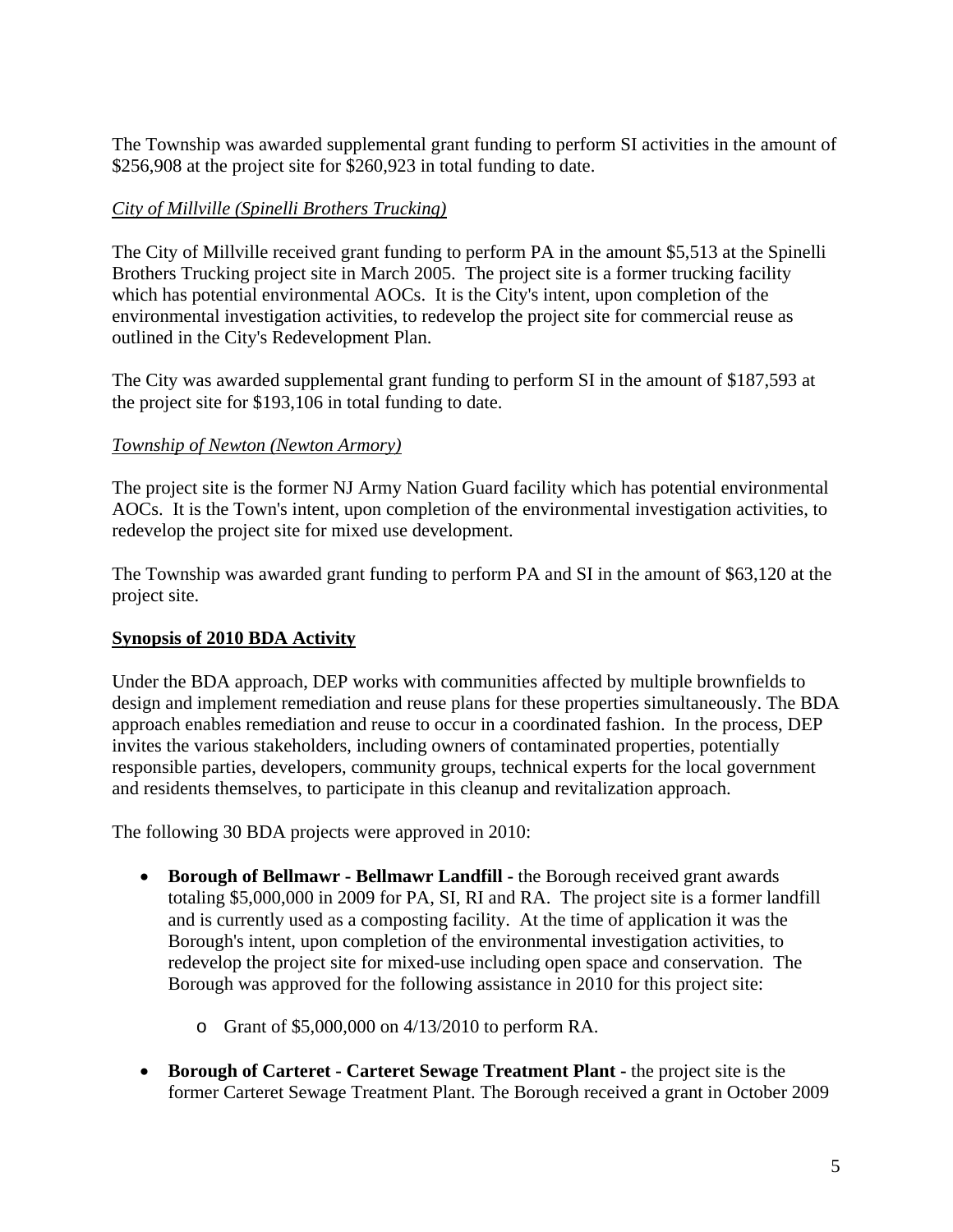in the amount of \$104,320 to perform PA, RI and RA. At the time of application it was the Borough's intent, upon completion of the environmental investigation activities, to redevelop the project site for residential properties and a waterfront park. The Borough was approved for the following assistance in 2010 for this project site:

- o Grant of \$4,607 on 5/11/2010 to perform RA.
- **Carteret Borough Carteret Waterfront -** the Borough received a grant in April 2000 in the amount of \$65,469, a grant in December 2000 in the amount of \$29,427 and a grant in June 2009 in the amount of \$292,351 to perform PA, SI and RI. The project site has been used for commercial purposes. It is the Borough's intent, upon completion of the environmental investigation activities, to redevelop the project site as a Waterfront Park and Marina. The Borough was approved for the following assistance in 2010 for this project site:
	- o Grant of \$4,926,851 to perform RA.
- **Camden Redevelopment Agency Harrison Avenue Landfill** the Agency received grants totaling \$14,022,065 between 2005 and 2009 to perform RI and RA. The project site is a former landfill and at the time of application it was the City's intent, upon completion of the environmental investigation activities, to redevelop the project site into a recreation center. The Agency was approved for the following assistance in 2010 for this project site:
	- o Grant of \$4,293,712 on 12/14/2010 to perform RA.
- **Township of Deptford former Fazzio/Deptford Landfill -** the Township received a grant in February 2010 in the amount of \$4,951,464 to perform Remedial Action (RA). The project site is a former landfill and it was the Townships intent at the time of application to redevelop the project site for mixed-use. The Township was approved for the following assistance in 2010 for this project site:
	- o Grant of \$5,000,000 on 5/10/2010 for RA.
- **County of Essex Passaic River Waterfront -** The project site is comprised of six city blocks and was utilized for a mixture of residential, commercial, and industrial uses and at the time of application it was the County's intent, upon completion of the environmental investigation activities, to redevelop the project site as a waterfront park. The County was approved for the following assistance in 2010 for this project site:
	- o Grant in the amount of \$694,825 on 6/8/2010 to perform RA.
- **City of Gloucester Gloucester Point** The project site is a former industrial use site and at the time of application it was the City's intent, upon completion of the environmental investigation activities, to redevelop the project site as a barge unloading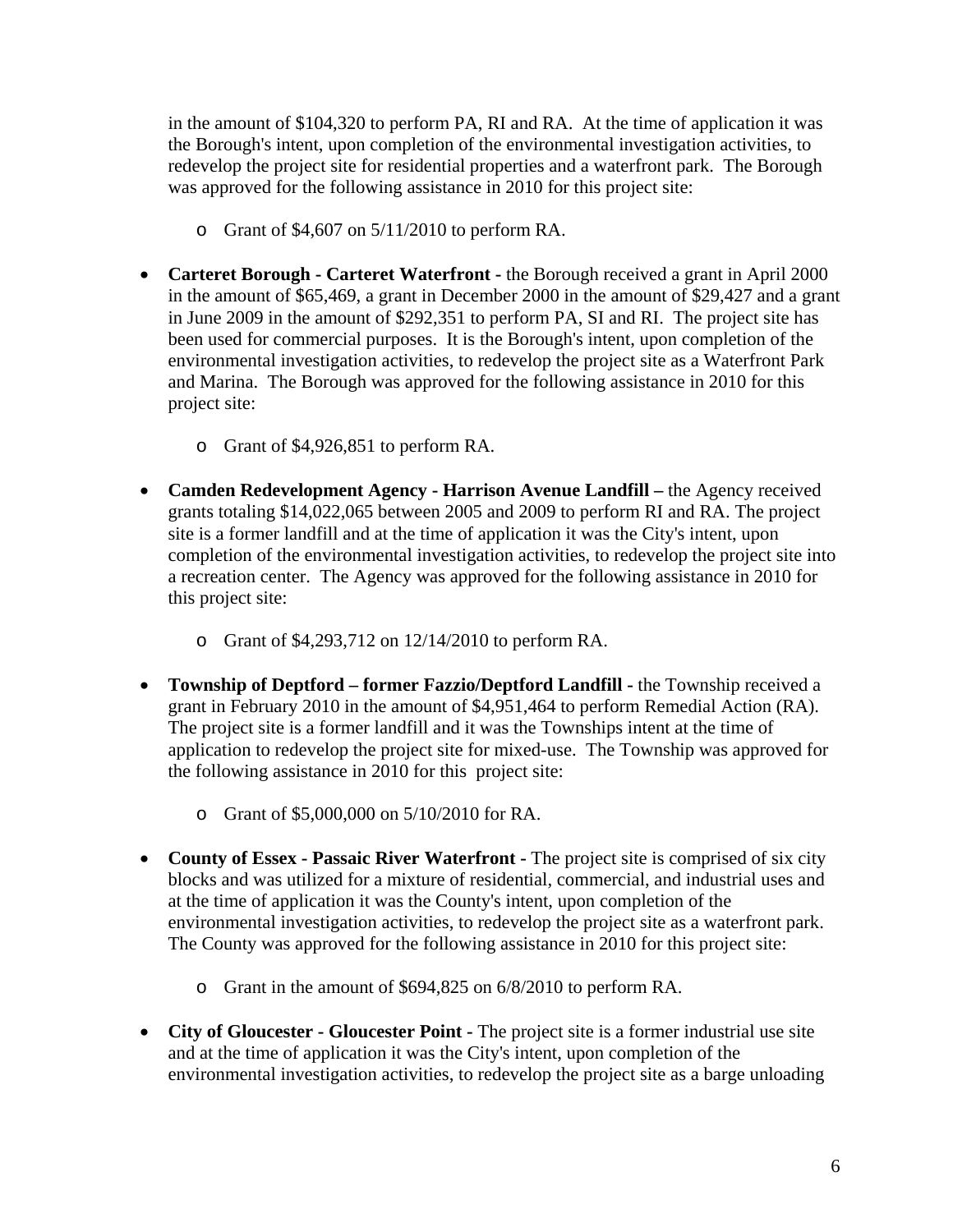facility and holding area for automobiles. The City was approved for the following assistance in 2010 for this project site:

- o Grant in the amount of \$155,851 on 2/9/2010 to perform RI.
- **City of Gloucester Gloucester Titanium** the City received a grant approval in September 2009 in the amount of \$434,025 to perform RI. The project site is a former processing facility of titanium dioxide ore. At the time of application it was the City's intent, upon completion of the environmental investigation activities, to redevelop the project site for mixed-use. The City was approved for the following assistance in 2010 for this project site:
	- o Grant in the amount of \$156,390 on 1/12/2010 to perform RI.
- **Township of Haddon Lahn Property** the Township received funding in October 2008 in the amount of \$259,636 to perform PA and January 2009 for RI in the amount of \$143,754. The project site is a residential and commercial property. At the time of application it was the Township's intent, upon completion of the environmental investigation activities, to redevelop the project site for residential re-use. The Township was approved for the following assistance in 2010 for this project site:
	- o Grant in the amount of \$124, 928 on 7/15/2010 to perform RA.
- **Township of Haddon Wide Groundwater -** The project site is a former manufacturing property and it is the Township's intent, upon completion of the environmental investigation activities, to redevelop the project site for recreation and conservation space. The Township was approved for the following assistance in 2010 for this project site:
	- o Grant in the amount of \$149,790 on 12/14/2010 to perform RI and RA.
- **Harrison Redevelopment Agency former Hartz Mountain facility the Agency** received a grant in the amount of \$134,014 in January 2008 and a grant in the amount of \$316,536 in December 2008 to perform RI activities. The project site is a vacant 10 acre parcel previously used for industrial purposes since the late 1890's. At the time of application it was the Agency's intent, upon completion of the environmental investigation activities, to redevelop the project site for mixed-use development. The Agency was approved for the following assistance in 2010 for this project site:
	- o Grant in the amount of \$3,928,572 on 1/12/2010 to perform RI and RA.
- **Jersey City Redevelopment Agency Turnpike Dump #5 -** the Agency received grants totaling \$5,983,926 from 2008-2009 to perform PA, RI), and RA. The project site has been historically used for operations associated with the railroad. At the time of application it was the Agency's intent, upon completion of the environmental investigation activities, to redevelop the project site for commercial and residential reuse. The Agency was approved for the following assistance in 2010 for this project site: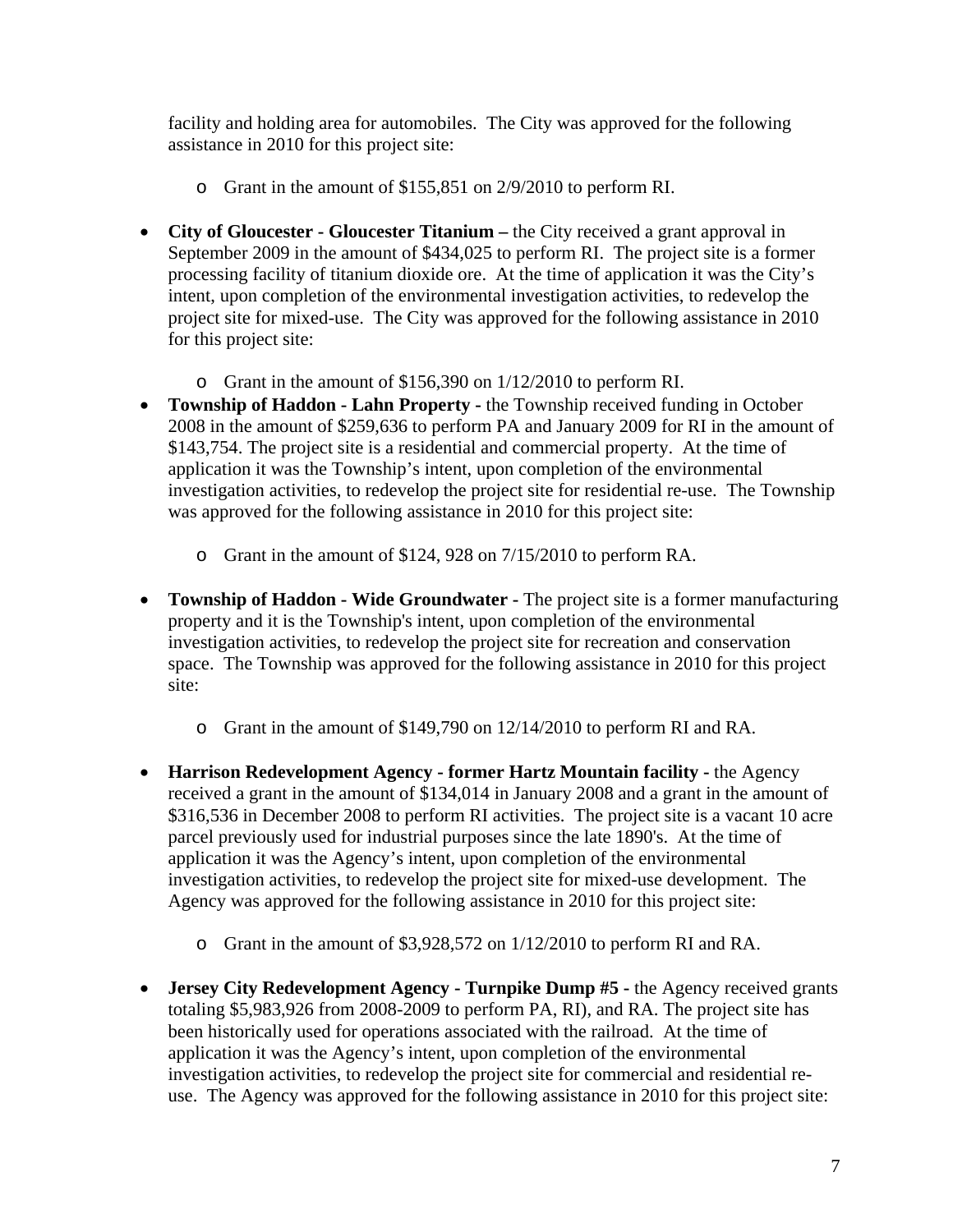- o Grant in the amount of \$849,497 on 4/13/2010 to perform RA.
- **Borough of Keyport DPW Storage Yard** the Borough received a grant in May 2008 under the project name Five Keyport BDA sites for the PA and SI for this project. The project site is the current operational Department of Public Works storage yard and at the time of application it was the Borough's intent, upon completion of the environmental investigation activities, to redevelop the project site for open space/recreation. The Borough was approved for the following assistance in 2010 for this project site:
	- o Grant in the amount of \$808,434 on 4/13/2010 to perform RI and RA.
- **Borough of Keyport Saute Bay** the Borough received a grant in May 2008 under the project name Five Keyport BDA sites for the PA and SI for this project. The project site is a former restaurant and parking lot. At the time of application it was the Borough's intent, upon completion of the environmental investigation activities, to redevelop the project site for open space/recreation. The Borough was approved for the following assistance in 201 for this project site:
	- o Grant in the amount of \$48,617 on 9/7/2010 to perform RI and RA.
- **Milltown-Ford Ave Redevelopment Agency** the Agency received grant funding totaling \$11,657,596 between 2004 and 2007 to perform SI, RI and RA activities. The project site is the former Michelin Tire Company and at the time of application it was the Agency's intent, upon completion of the environmental investigation activities, to redevelop the project site for mixed-use development. The Agency was approved for the following assistance in 2010 for this project site:
	- o Grant in the amount of \$182,169 on 10/12/2010 for RI.
- **City of Newark former Duralac facility** the City received a grant in December 1998 in the amount of \$65,683 to perform PA and in June 2009 in the amount of \$79,585 for RI. The project site is a former manufacturing facility and at the time of application it was the City's intent, upon completion of the environmental investigation activities, to redevelop the project site for parking. The City was approved for the following assistance in 2010 for this project site:
	- o Grant in the amount of \$255,809 on 12/14/2010 to perform RI and RA.
- **City of Newark Passaic River Waterfront -** The project site is comprised of six city blocks and was utilized for a mixture of residential, commercial and industrial uses. At the time of application it was the City's intent, upon completion of the environmental investigation activities, to redevelop the project site as a waterfront park. The City was approved for the following assistance in 2010 for this project site:
	- o Grant in the amount of \$1,273,475 on 3/9/2010 to perform RI and RA.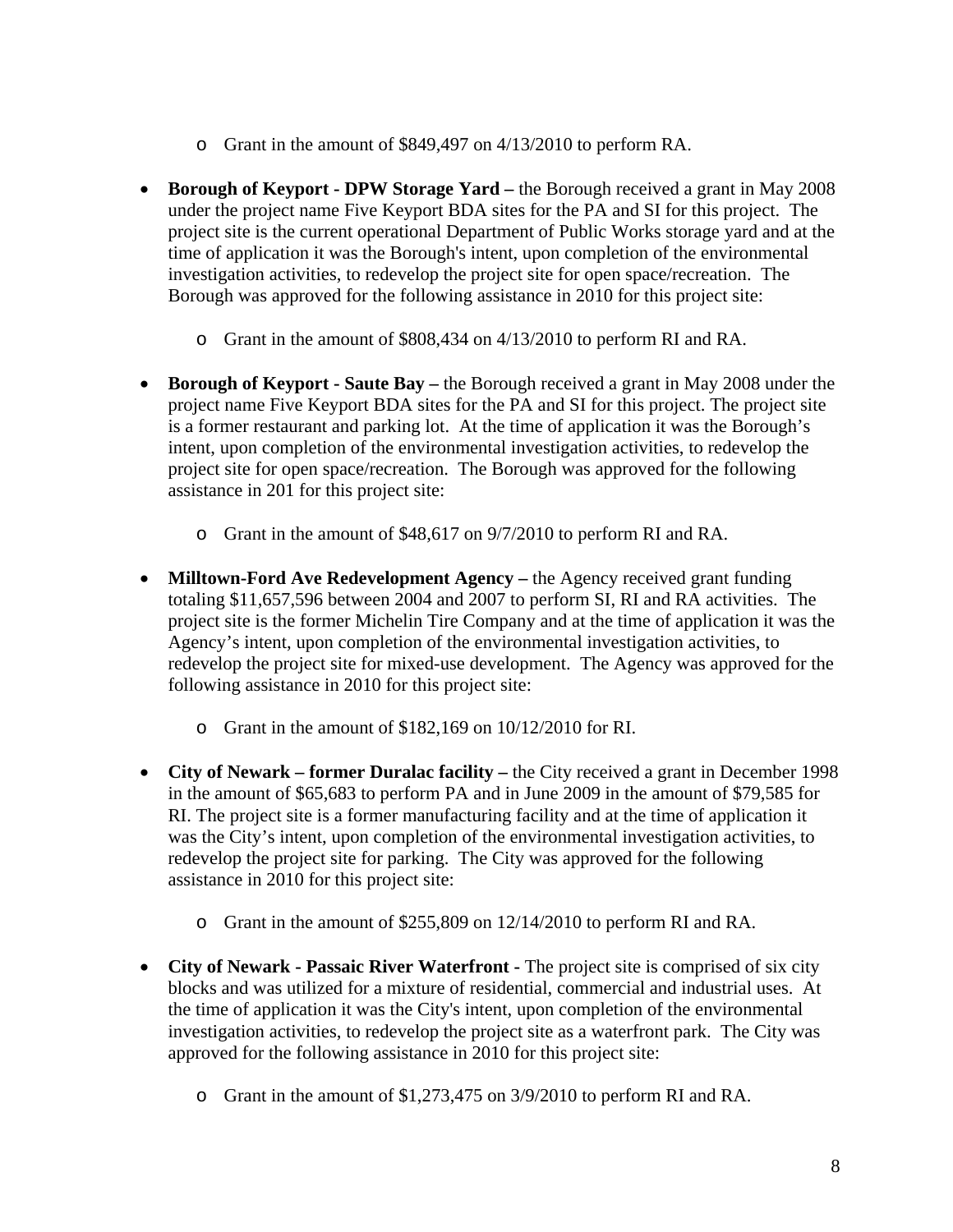- o Grant in the amount of \$421,169 on 6/8/2010 to perform RA.
- o Grant in the amount of \$157,856 on 12/14/2010 for PA and SI previously completed.
- **Township of Orange 534 Mitchell Street -**the City received grants in the amounts of \$4,400 in November 2007 to perform PA and \$20,004 in August 2008 to perform SI. The project site is a vacant property now part of the Central Valley Brownfield Redevelopment Area. At the time of application it was the Township's intent, upon completion of the environmental investigation activities, to redevelop the project site for mixed-use. The Township was approved for the following assistance in 2010 for this project site:
	- o Grant in the amount of \$19,032 on 2/23/2010 to perform SI.
- **Township of Orange 540 Mitchell Street** the City received grants in the amount of \$4,400 in November 2007 under to perform a PA and \$20,565 in August 2008 to perform SI. The project site is a vacant property now part of the Central Valley Brownfield Redevelopment Area. At the time of application it was the Township's intent, upon completion of the environmental investigation activities, to redevelop the project site for mixed-use. The Township was approved for the following assistance in 2010 for this project site:
	- o Grant in the amount of \$18,883 on 2/23/2010 to perform SI.
- **Township of Orange Bravo Grocery -** the project site is comprised of a grocery store and parking lot and at the time of application it was the Township's intent, upon completion of the environmental investigation activities, to redevelop the project site for mixed use. The Township was approved for the following assistance in 2010 for this project site:
	- o Grant in the amount of \$26,4123 on 12/22/2010 to perform PA and SI.
- **Township of Orange Bravo Parking Lot -** the project site is comprised of a parking lot and at the time of application it was the Township's intent, upon completion of the environmental investigation activities, to redevelop the project site for mixed use. The Township was approved for the following assistance in 2010 for this project site:
	- o Grant in the amount of \$26,412 on 12/22/2010 to perform PA and SI.
- **Township of Orange Delta Service Station -** the project site is comprised of an active vehicular service garage and fueling station. At the time of application it was the Township's intent, upon completion of the environmental investigation activities, to redevelop the project site for mixed use. The Township was approved for the following assistance in 2010 for this project site: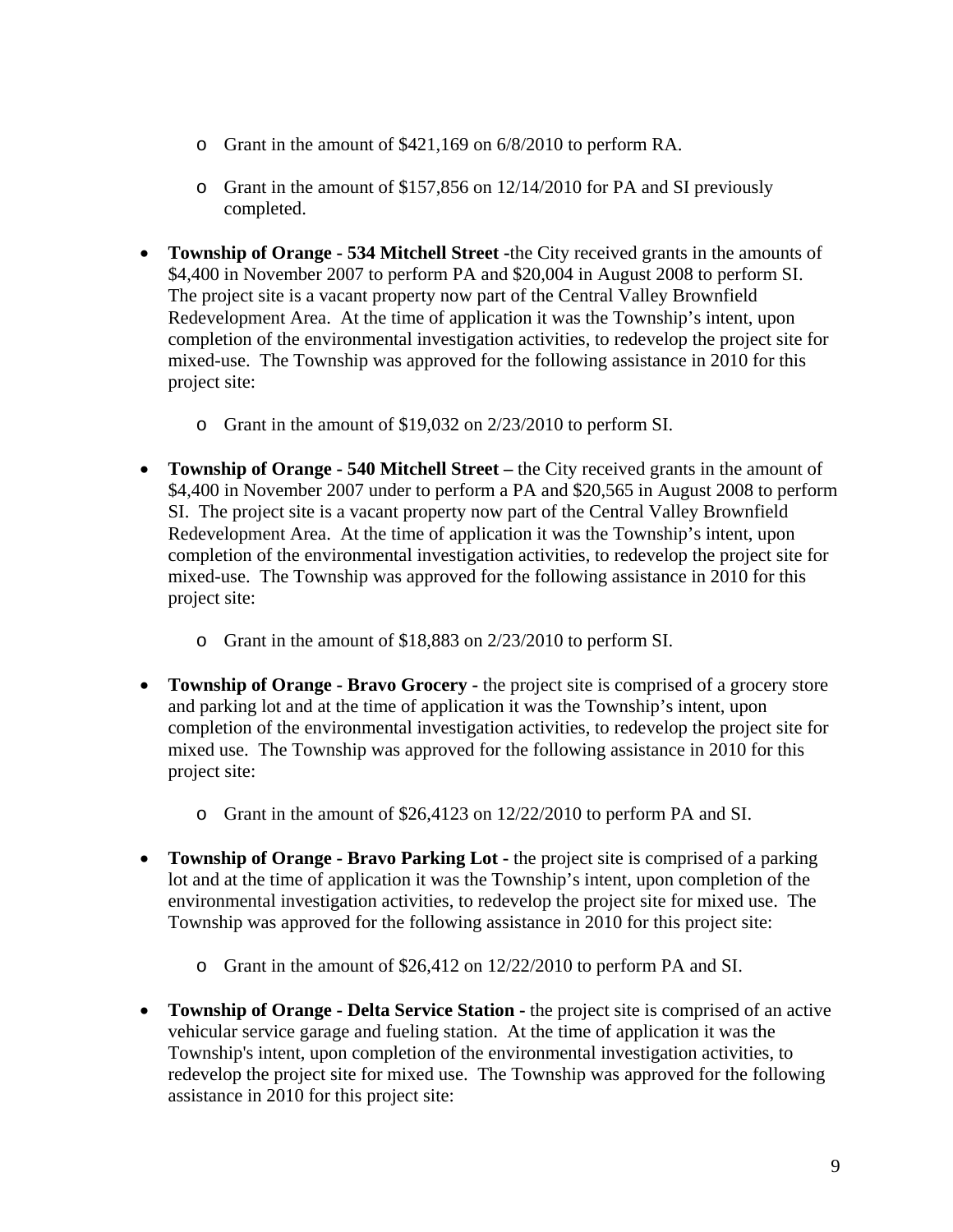- o Grant in the amount of \$42,230 on 12/22/2010 to perform PA and SI.
- **Township of Orange Getty Service Station -** the project site is currently operated as a vehicular service garage and fueling station. At the time of application it was the Township's intent, upon completion of the environmental investigation activities, to redevelop the project site for mixed use. The Township was approved for the following assistance in 2010 for this project site:
	- o Grant in the amount of \$42,230 on 12/22/2010 to perform PA and SI.
- **City of Perth Amboy former Municipal Complex** the project site is a former Municipal Complex and at the time of application it was the City's intent, upon completion of the environmental investigation activities, to redevelop the project site for residential and retail use. The City was approved for the following assistance in 2010 for this project site:
	- o Grant in the amount of \$25,298 on 11/4/2010 to perform SI.
- **City of Perth Amboy General Cable** the City of Perth Amboy received grant funding to perform RI at the General Cable project site in the amount \$76,400 in May 1996; \$202,625 in July 1997; \$70,803 in January 2002 and \$178,685 in October 2001. The project site is a former industrial site. At the time of application it was the City's intent, upon completion of the environmental investigation activities, to redevelop the project site for residential and retail use. The City was approved for the following assistance in 2010 for this project site:
	- o Grant in the amount of \$68,712 on 11/9/2010 to perform RI.
- **City of Perth Amboy Gilland Property -** the project site had various former industrial and commercial operations. At the time of application it was the City's intent, upon completion of the environmental investigation activities, to redevelop the project site for residential and retail use. The city was approved for the following assistance in 2010 for this project site:
	- o Grant in the amount of \$128,968 on 10/12/2010 to perform RI and RA.
- **Rahway Redevelopment Agency Hamilton Laundry -** the Agency received a grant in November 2009 in the amount of \$544,137 to perform PA, SI and RI. The project site is a former laundry facility. At the time of application it was the Agency's intent, upon completion of the environmental investigation activities, to redevelop the project site as an amphitheater and performing arts center. The Agency was approved for the following assistance in 2010 for this project site:
	- o Grant in the amount of \$1,529,037 on 12/14/2010 to perform RA.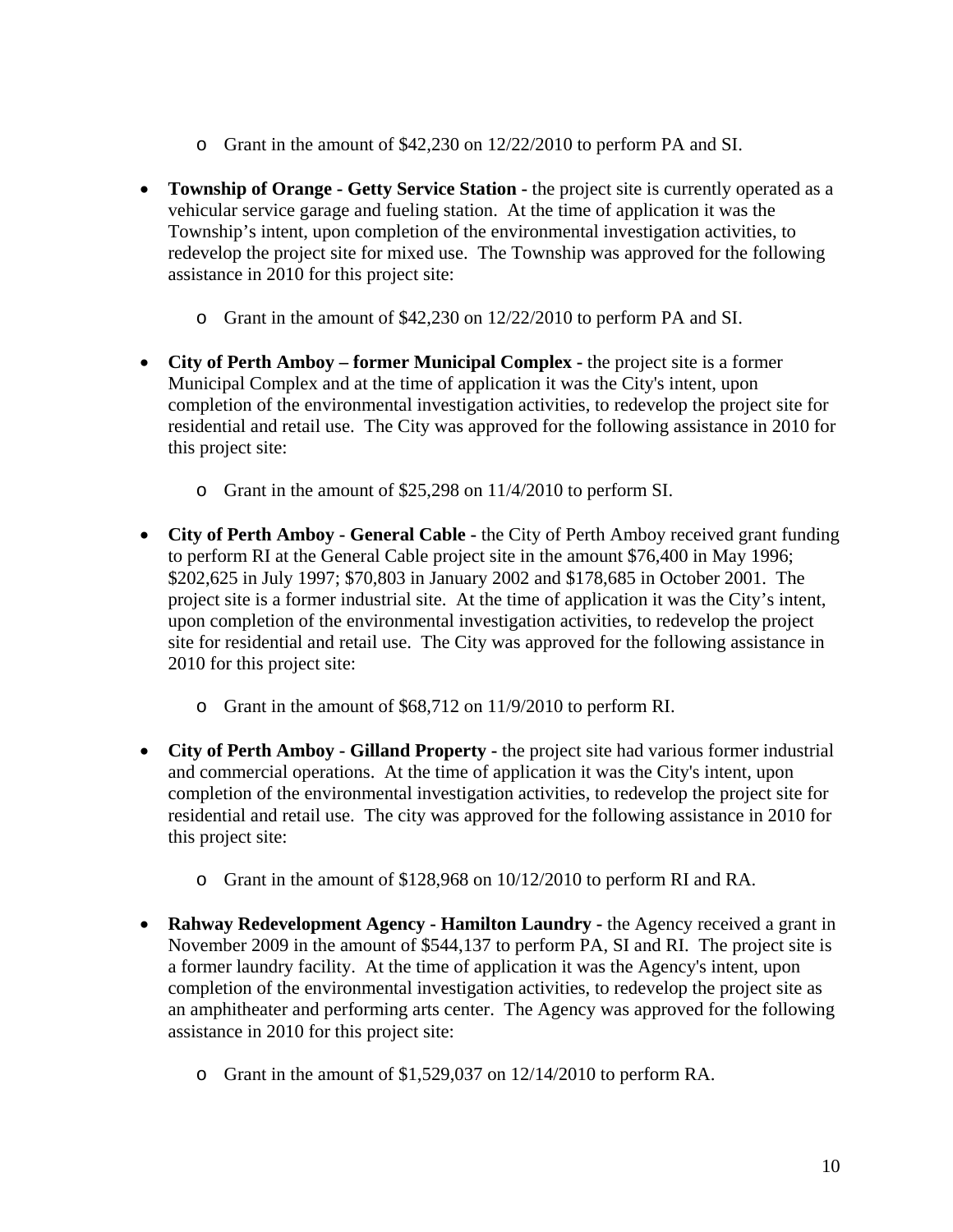- **Sayreville Economic Redevelopment Agency former National Lead site** the Agency received a grant in the amount of \$1,242,103 in October 2008 to perform RI, a grant in the amount of \$3,757,897 in December 2008 to perform RA and a grant in the amount of \$5,000,000 in February 2010 to perform RA. The project site, consisting of 400 acres over various parcels has no current operations, but historically has been used for industrial production and processing. Soil and groundwater contamination has been identified. It is the Agency's intent, upon completion of the environmental investigation activities, to redevelop the project site as a mixed-use community including office, retail and residential space along with various recreational opportunities. The Agency was approved for the following assistance in 2010 for this project site:
	- o Grant in the amount of \$5,000,000 on 5/10/2010 to perform RA.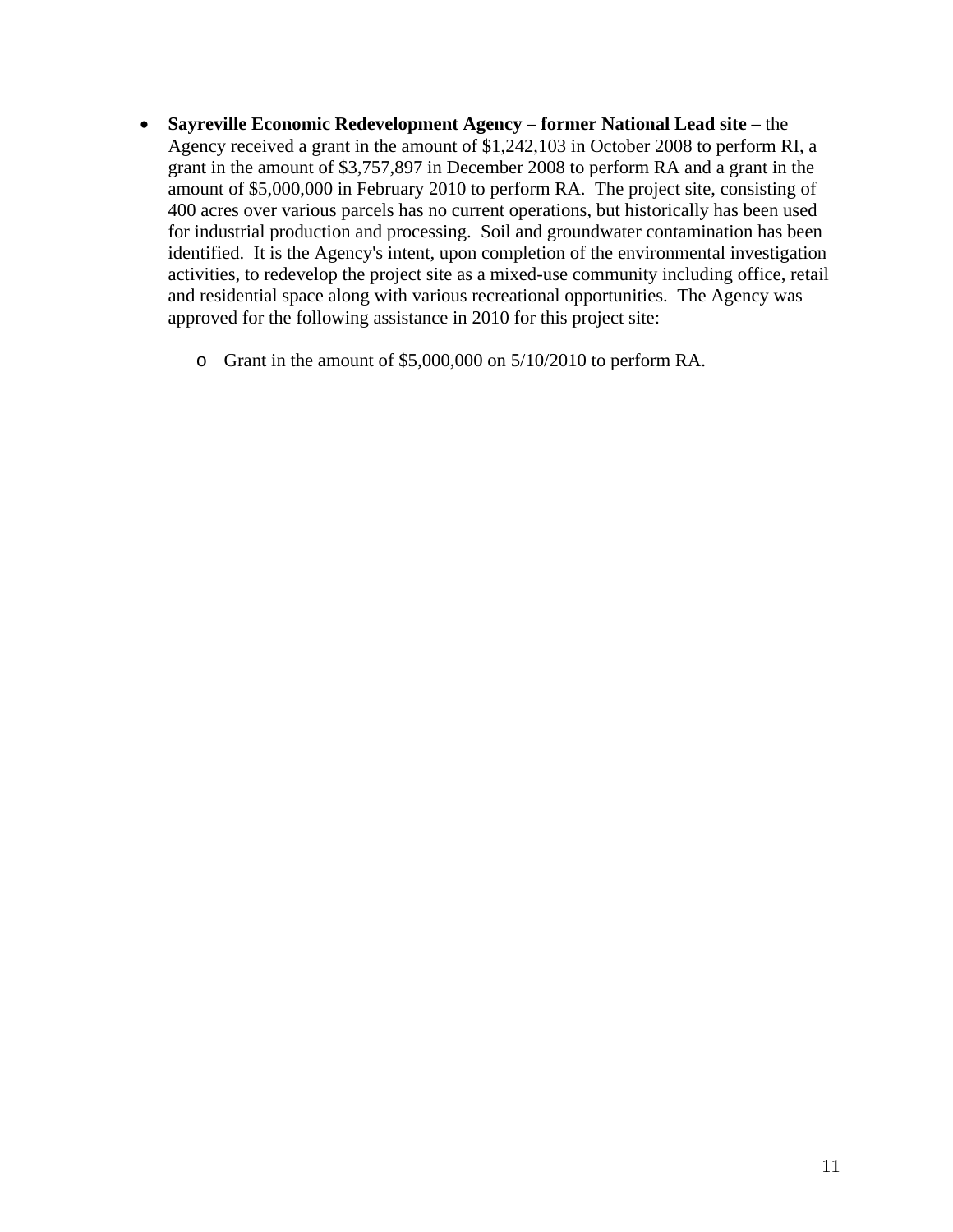#### **Recommendations**

Since 1993, over 1,856 projects have been approved for \$321 million in loans and grants and, as the program has become more popular, the number of requests for funding has increased dramatically. As noted in recent legislative hearings, the amount of funds currently available to the HDSRF program is less than the amount of demand.

The HDSRF is funded by annual legislative appropriations based on a percentage of the Corporate Business Tax (CBT). Because CBT revenues have declined, the level of funding available to the program is not sufficient to satisfy current requests.

During the summer of 2010, EDA met with various stakeholders who included: DEP staff, environmental attorneys, municipal representatives and several environmental consultants to discuss the health of the Fund and potential legislative changes.

Over the last several years, EDA staff has taken steps to identify projects that were approved for funding, but had not drawn down funding for a prolonged period. Through this process, EDA has been able to identify several million dollars in committed, yet undisbursed funding that will be returned to fund balances for future approvals.

In addition, DEP is compiling a list of projects that may have a viable responsible party from which it can seek to recover expended State funds. Both efforts are short term measures and as a result, EDA and DEP, are considering viable policy alternatives to address limited financial resources and overwhelming demand in future years.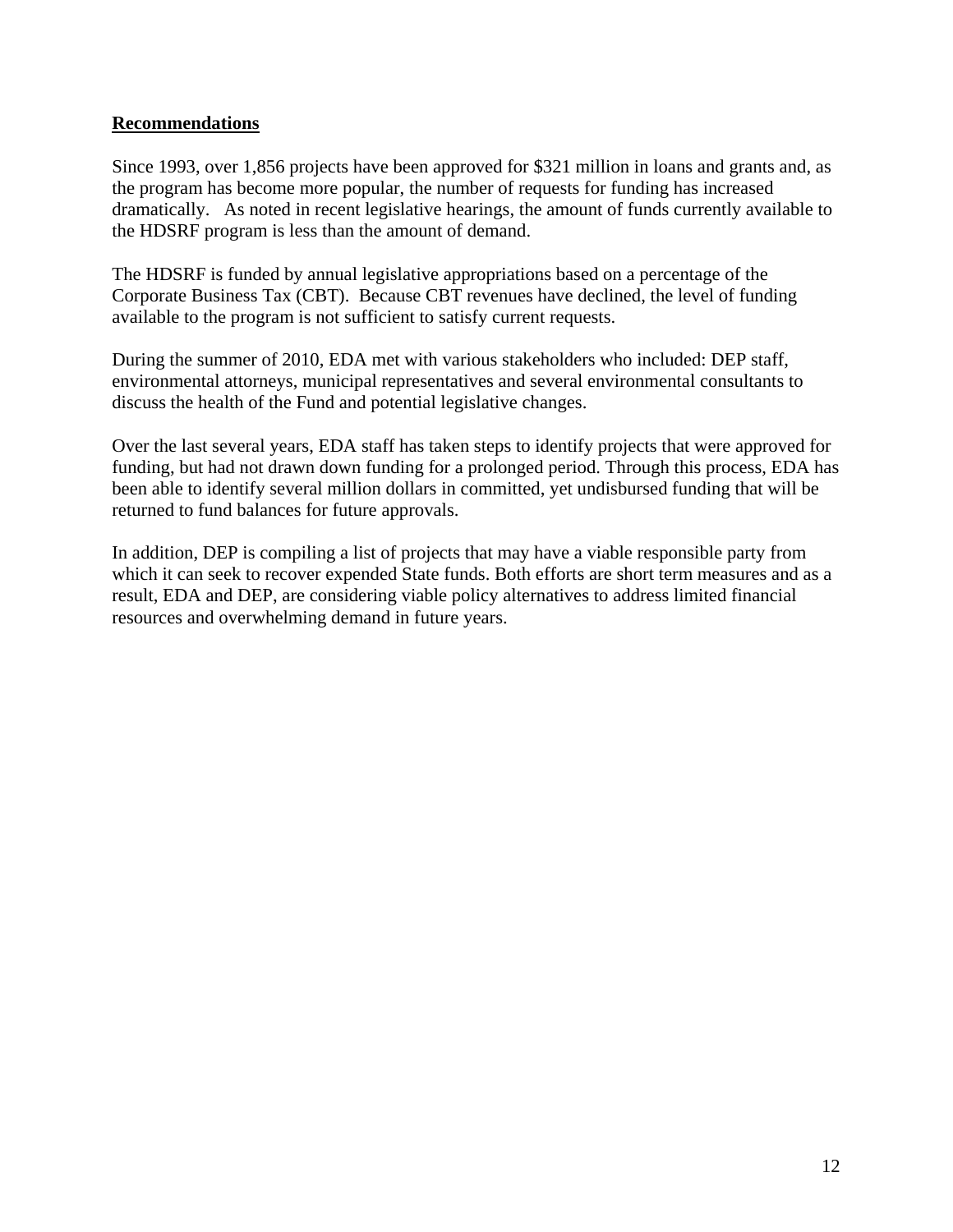#### **ADDENDUM**

#### **I. Addendum: Fund History**

In 1993, the Legislature amended and supplemented P.L. 1983, c.330, formerly known as the "Environmental Cleanup and Responsibility Act" to become the "Industrial Site Recovery Act." The Legislature sought these changes to promote certainty in the regulatory process that would serve to facilitate the remediation of contaminated sites and promote the redevelopment of existing industrial sites around the State.

In addition to regulatory reform, the Legislature sought to alleviate the financial burdens that have been imposed on individuals, corporations and municipal government entities that have either voluntarily or involuntarily remediated contaminated sites. This assistance came in the form of a \$45 million appropriation from the Hazardous Discharge Bond Act of 1986 to a new Fund entitled the Hazardous Discharge Site Remediation Fund (the "Fund"), which the EDA jointly administers with the Department of Environmental Protection ("DEP").

The Fund received an additional \$10 million from the Economic Recovery Fund in its initial capitalization, and in 1997, the Legislature appropriated an additional \$20 million from the Hazardous Discharge Bond Act of 1986 to the Fund making a total of \$75 million available for the remediation of contaminated sites.

The responsibilities associated with administering the Fund have been divided between the EDA and the DEP. Initial contact and proposals for funding are made through the DEP, which has streamlined the environmental review process to provide timely approvals. Once environmental approvals and eligible project costs have been determined by the DEP, the applications are forwarded to the EDA so that eligible parties may access the financing available to them through this Fund.

Upon receiving these applications, the EDA conducts a financial review and forwards them to its Board of Directors with a recommendation for funding. The DEP and EDA have adhered to a strict interpretation of the law in implementing this Fund. As a consequence of this interpretation, the Fund is truly the last resort to finance potential remediations.

Applicants do not possess insurance and in most cases have little or no collateral to secure loans made by the Fund. Under normal circumstances, these applications would not meet the EDA's credit criteria for funding. Each Fund application is reviewed therefore in light of the legislative intent behind the program that dictates to the EDA that these more risky loans should be made for the general public good that will be achieved through such remediations.

In 1997, the Act was amended to create two new eligibility categories that the EDA and DEP implemented in early 1998: Category 8 provides matching grants for individuals using innovative technology for remediation; Category 9 provides matching grants or loan guarantees for persons or businesses that implement limited restricted use or unrestricted use remedial actions. As a result, Category 10 is now the "catch all" category, which was formerly Category 8. These new categories were created by allocating 5% each from Category 5 and Category 6.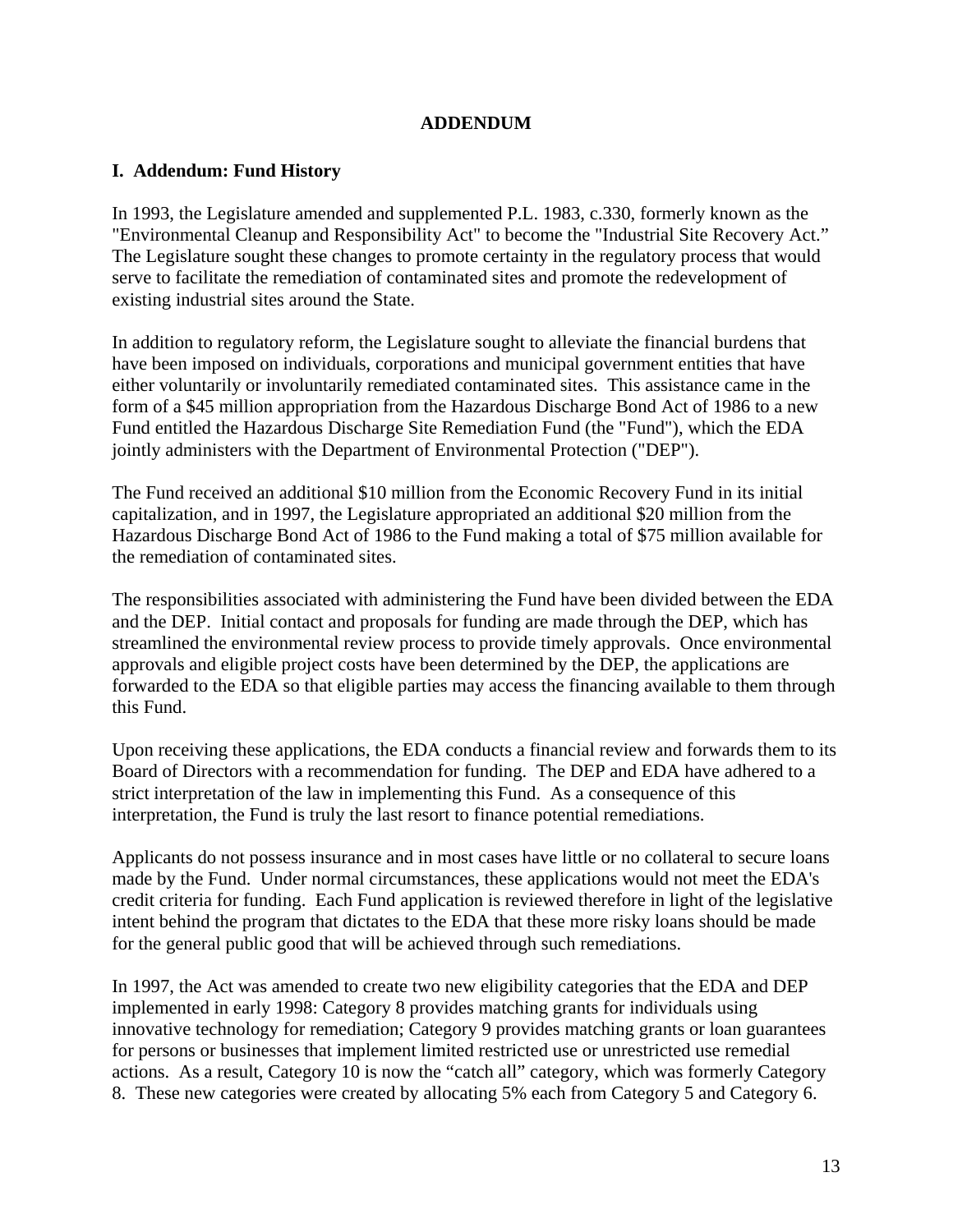In 1999, the Legislature revised the qualification for municipalities to receive certain grants for remediation investigations from the Fund.

The law requires a municipality either to have a comprehensive Brownfields redevelopment plan in place, or to demonstrate to the EDA that a property has a realistic opportunity of being developed or redeveloped within three years of the completion of the remediation. The law further requires a municipality or the New Jersey Redevelopment Authority to actually own the real property prior to receiving a grant for remedial investigation from the Fund. The law ensures that a municipality does not spend funds without having made a substantial commitment to the development of the Brownfields site.

In 2003, legislation was passed dedicating an additional \$40 million to aid in replenishing the Fund. In addition, New Jersey Voters approved a State Constitutional amendment in November 2003 which permits the State to use a surplus in Corporate Business Tax revenues dedicated to the Petroleum Underground Storage Tank Remediation, Upgrade, and Closure Program to provide a new and reliable long-term funding source for the Hazardous Discharge Site Remediation Fund.

In 2005, legislation was passed creating new and expanded uses of HDSRF funds for municipalities, counties and redevelopment entities. The new legislation provides grant funds for recreation areas, conservation areas and projects involving affordable housing, in addition to providing additional grant funds on a priority basis and dedicated case management in the Department of Environmental Protection to municipalities with areas designated as a BDA.

In 2006, legislation was passed that changes the limits on grants from the Hazardous Discharge Site Remediation Fund to municipalities, counties and redevelopment agencies authorized to exercise redevelopment powers pursuant to N.J.S.A.40A:12A-4. The law previously limited grants to those entities to 75% of the total costs of the remediation. The new law authorizes grants to those entities for up to 100% of the costs of the preliminary assessment, site investigation and remedial investigation regardless of the date the application for funding was submitted to the Department of Environmental Protection. It authorizes grants for up to 75% of the costs of the remedial action of a contaminated site for applications received by the department after September 15, 2005.

In 2007, legislation was passed that removes the 70% cap on the amount of grant money that could be awarded from the Fund. This allowed projects that were initially approved as loans, to subsequently be converted to grants in 2007.

In 2009, legislation was passed that establishes the Licensed Site Remediation Professional Program which requires any submissions concerning the remediation of a contaminated site to be signed and certified by a licensed site professional or by a certified subsurface evaluator. The legislation also establishes criteria for a ranking system and direct oversight of contaminated sites based upon the level of risk to the public health, safety, or the environment, the length of time the site has been undergoing remediation, the economic impact of the contaminated site on the municipality and on surrounding property, and any other factors deemed relevant by the department.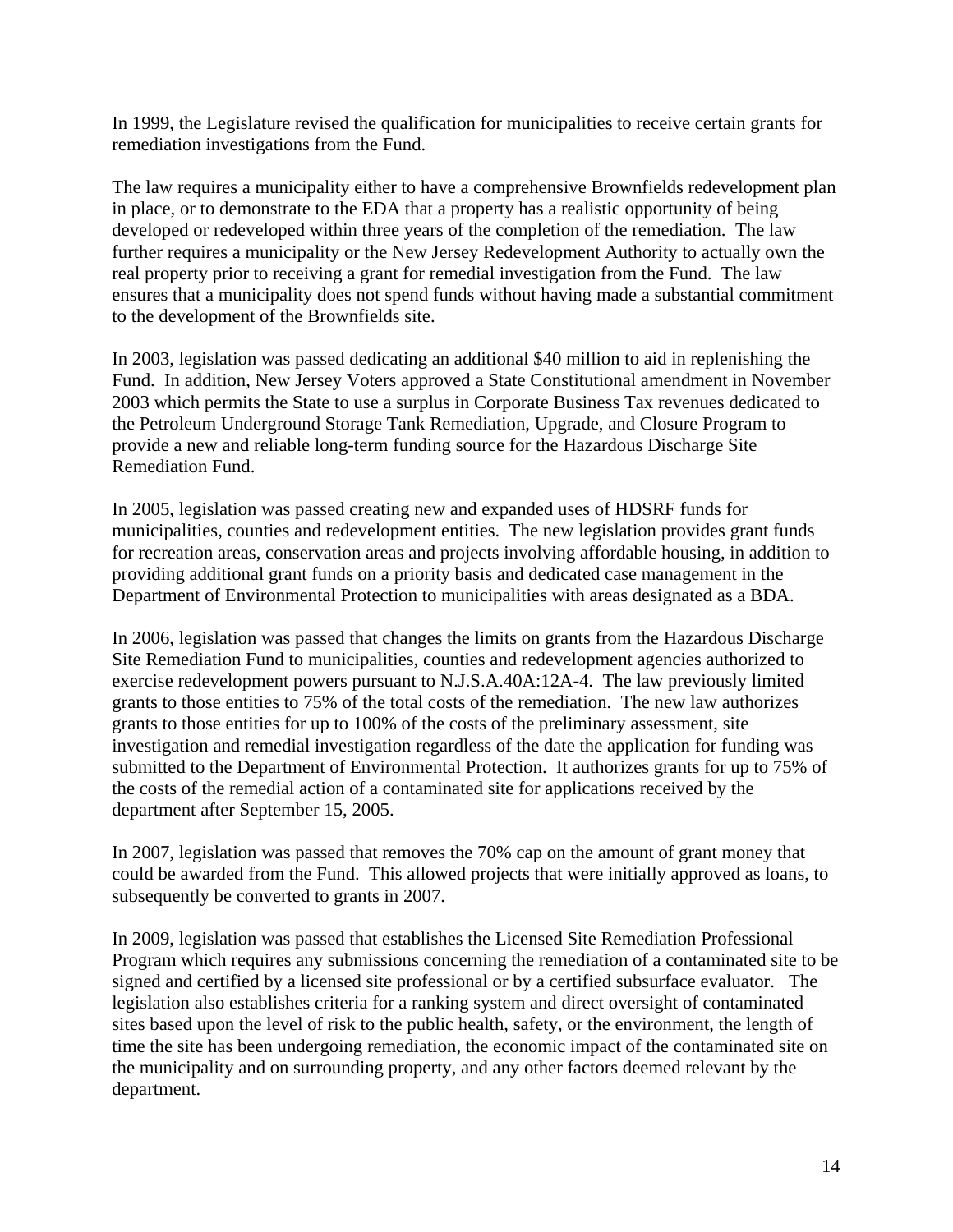#### **II. Addendum: Funding Categories**

As defined in the Act, financial assistance and grants from the Fund were provided for the following purposes and obligated on an annual basis in the defined percentages. An additional funding category was also created by the legislation, C.58:10B-25.3, to establish a pilot program for awarding grants to non-profit organizations. Funding for the pilot program is capped at \$5,000,000 by statute.

The non-profit category is listed as item 7 below because it appears last in the legislation; however it is reported as item 6 in the above charts to comport with technical aspects of EDA's tracking system.

#### **2005 Funding Categories:**

**(1) Loans to Persons in a Qualifying Municipality:** Moneys shall be allocated for financial assistance to persons, for remediation of real property located in a qualifying municipality as defined in section 1 of P.L.1978, c.14 (C.52:27D-178).

#### **(2) Municipalities, Counties and Redevelopment Entities:**

 (a) Moneys shall be allocated to: municipalities, counties, or redevelopment entities authorized to exercise redevelopment powers pursuant to section 4 of P.L.1992, c.79 (C.40A:12A-4).

(i) BDAs: projects in brownfield development areas pursuant to subsection f. of section 27 of P.L.1993, c.139 (C.58:10B-5),

 (ii) Matching grants for innovative technology: matching grants up to a cumulative total amount from the Fund of \$5,000,000 per year of up to 75% of the costs of the remedial action for projects involving the redevelopment of contaminated property for recreation and conservation purposes, provided that the use of the property for recreation and conservation purposes is included in the comprehensive plan for the development or redevelopment of contaminated property, or up to 50% of the costs of the remedial action for projects involving the redevelopment of contaminated property for affordable housing pursuant to P.L.1985, c.222 (C.52:27D-301 et seq.).

(iii) Matching grants for unrestricted or limited restricted use cleanup: grants for preliminary assessment, site investigation or remedial investigation of a contaminated site.

(iv) Matching grants for recreation, conservation and affordable housing: financial assistance for the implementation of a remedial action.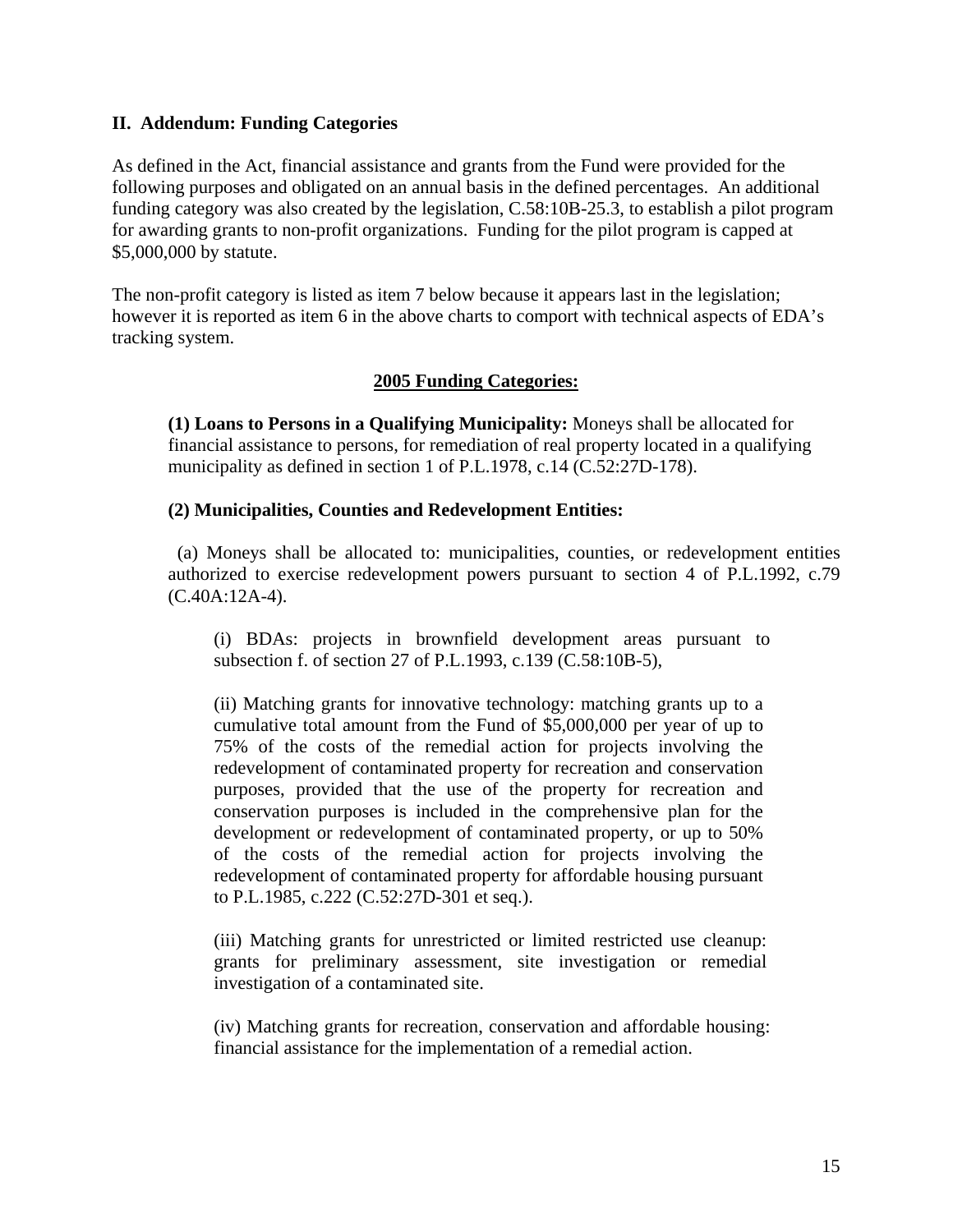(v) Financial assistance for remediation activities at sites that have been contaminated by a discharge of a hazardous substance or hazardous waste, or at which there is an imminent and significant threat of a discharge of a hazardous substance or hazardous waste, and the discharge or threatened discharge poses or would pose an imminent and significant threat to a drinking water source, to human health, or to a sensitive or significant ecological area; or

 (b) persons for financial assistance for remediation activities at sites that have been contaminated by a discharge of a hazardous substance or hazardous waste, or at which there is an imminent and significant threat of a discharge of a hazardous substance or hazardous waste, and the discharge or threatened discharge poses or would pose an imminent and significant threat to a drinking water source, to human health, or to a sensitive or significant ecological area.

**(3) Private Loans for Voluntary Remediation:** Moneys shall be allocated for financial assistance to persons who voluntarily perform a remediation of a hazardous substance or hazardous waste discharge;

**(4) Innocent Party Grants:** Moneys shall be allocated for grants to persons who own real property on which there has been a discharge of a hazardous substance or a hazardous waste and that person qualifies for an innocent party grant. A person qualifies for an innocent party grant if that person acquired the property prior to December 31, 1983, the hazardous substance or hazardous waste that was discharged at the property was not used by the person at that site, and that person certifies that he did not discharge any hazardous substance or hazardous waste at an area where a discharge is discovered. A grant authorized pursuant to this paragraph may be for up to 50% of the remediation costs at the area of concern for which the person qualifies for an innocent party grant, except that no grant awarded pursuant to this paragraph to any person may exceed \$1,000,000;

**(5) Private Loans for Environmental Opportunity Zones:** Moneys shall be allocated for (a) financial assistance to persons who own and plan to remediate an environmental opportunity zone for which an exemption from real property taxes has been granted pursuant to section 5 of P.L.1995, c.413 (C.54:4-3.154), or (b) matching grants for up to 25% of the project costs to qualifying persons, municipalities, counties, and redevelopment entities authorized to exercise redevelopment powers pursuant to section 4 of P.L.1992, c.79 (C.40A:12A-4), who propose to perform a remedial action that uses an innovative technology, or for the implementation of a limited restricted use remedial action or an unrestricted use remedial action except that no grant awarded pursuant to this paragraph may exceed \$250,000; and

**(6) Catch all:** Twenty percent of the moneys in the remediation Fund shall be allocated for financial assistance or grants for any of the purposes enumerated in paragraphs (1) through (5).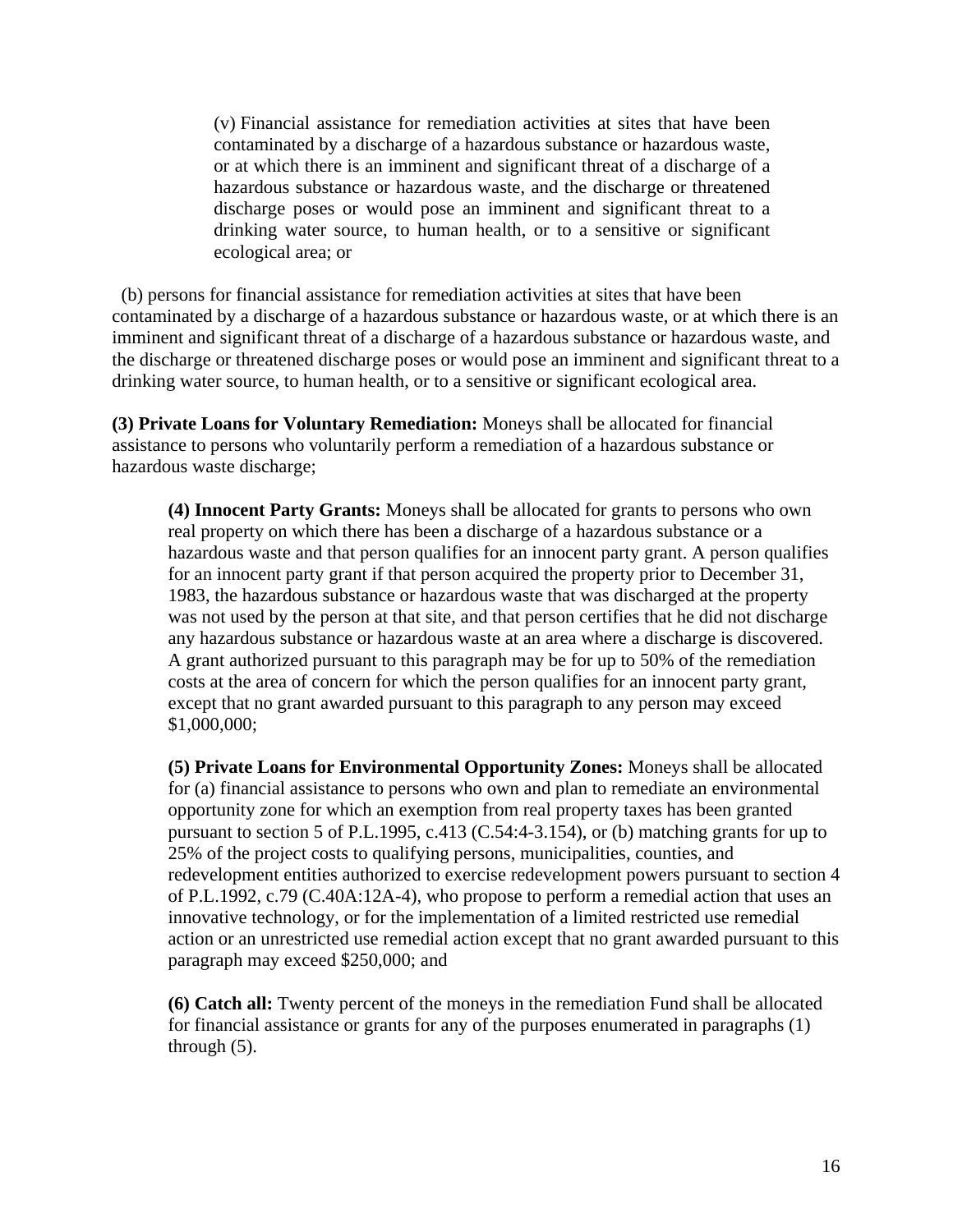**(7) Non-profits:** The Department of Environmental Protection, in consultation with the New Jersey Economic Development Authority, shall develop a pilot program to award grants from the Hazardous Discharge Site Remediation Fund established pursuant to section 26 of P.L.1993, c.139 (C.58:10B-4) to nonprofit organizations described in section  $501(c)(3)$  of the federal Internal Revenue Code, 26 U.S.C. s.501(c)(3), that are exempt from taxation pursuant to section 501(a) of the federal Internal Revenue Code, 26 U.S.C. s.501(a), for the preliminary assessment, site investigation, and remedial investigation of real property that has been contaminated or is suspected of being contaminated by the discharge of a hazardous substance. All of the limitations and conditions for the award of financial assistance and grants applicable to municipalities pursuant to the provisions of the "Brownfield and Contaminated Site Remediation Act," P.L.1997, c.278 (C.58:10B-1.1 et al.) shall apply to the award of grants to a nonprofit organization pursuant to this section. The total amount awarded pursuant to this pilot program shall not exceed \$5,000,000.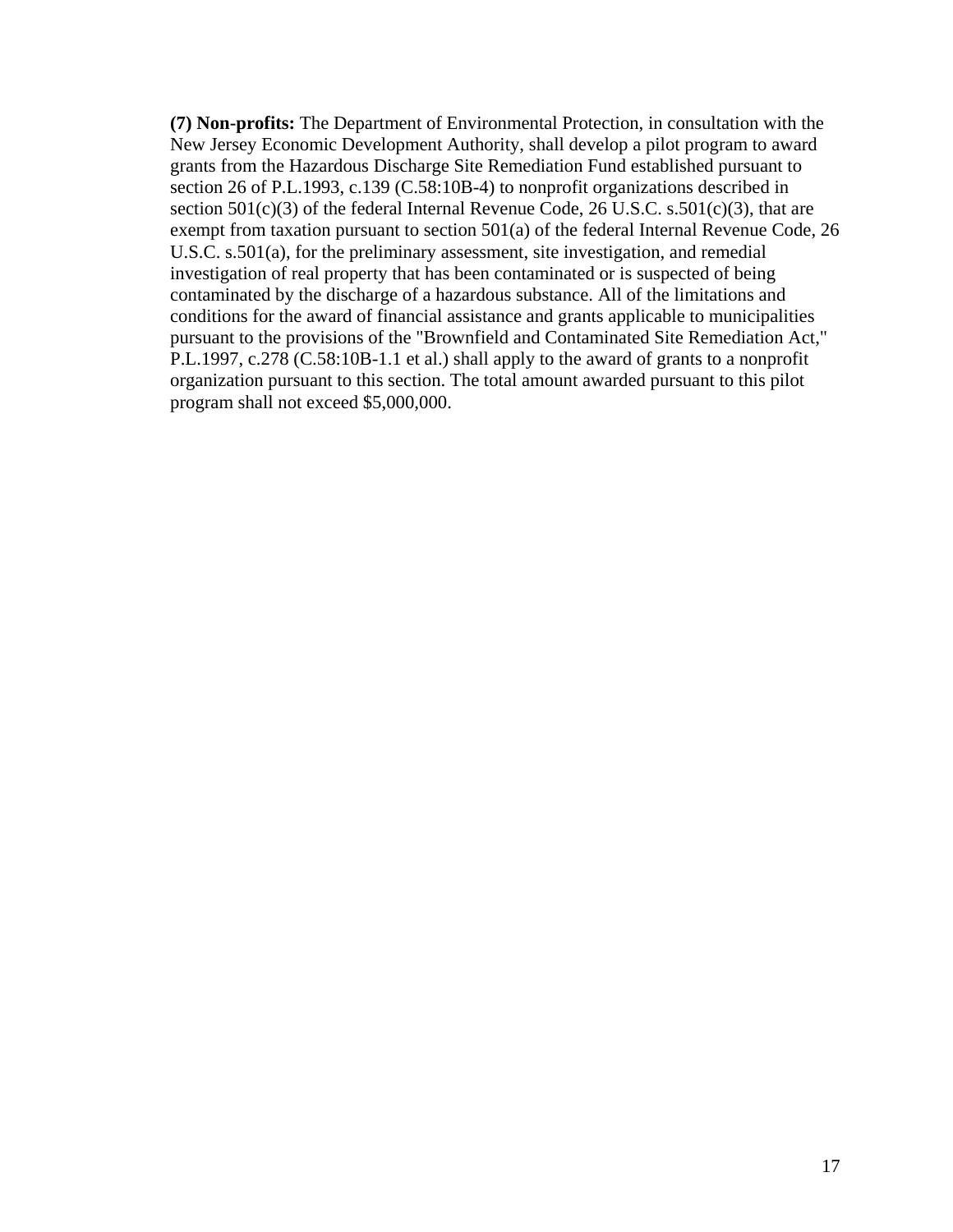#### **III. Addendum: Impact of funding category changes, including the addition of BDAs and remedial action financing.**

During the past 6 years EDA has closed the following:

In 2010 EDA closed 2 loans and 105 grants for over \$49.3 million.

In 2009 EDA closed 1 loan and 99 grants for over \$36.9 million.

In 2008 EDA closed 5 loans and 114 grants amounting to over \$38 million.

In 2007 EDA closed 6 loans and 76 grants amounting to nearly \$23.4 million.

In 2006 EDA closed 1 loan and 43 grants amounting to nearly \$10.8 million.

In 2005 EDA closed 4 loans and 47 grants amounting to over \$3.6 million.



EDA will continue to monitor the effect of legislative changes that have occurred to improve the operation and efficiency of this program and to foster its continuity.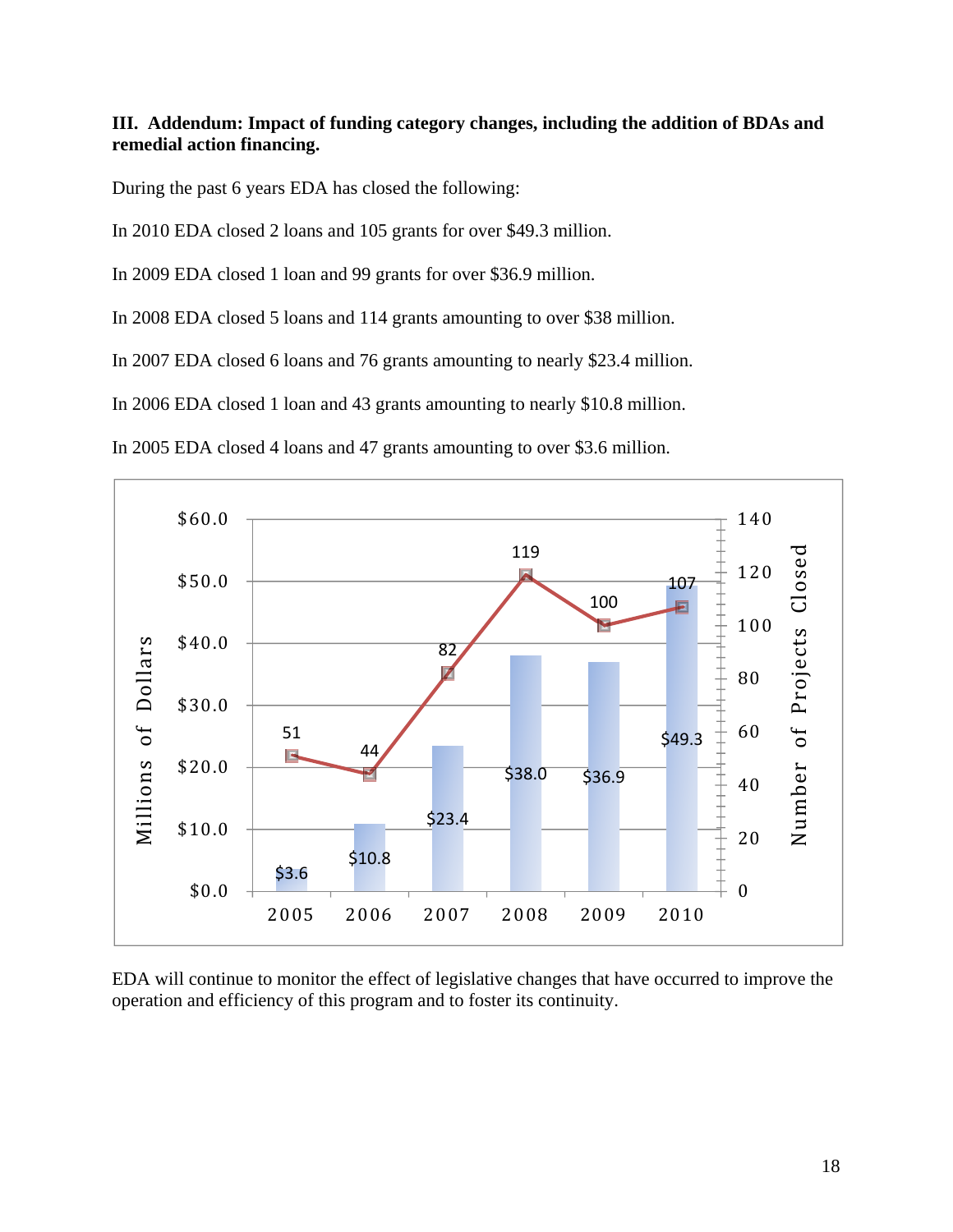# EXHIBIT A

List of projects, by county, financed for the period of January 1, 2010 through December 31, 2010.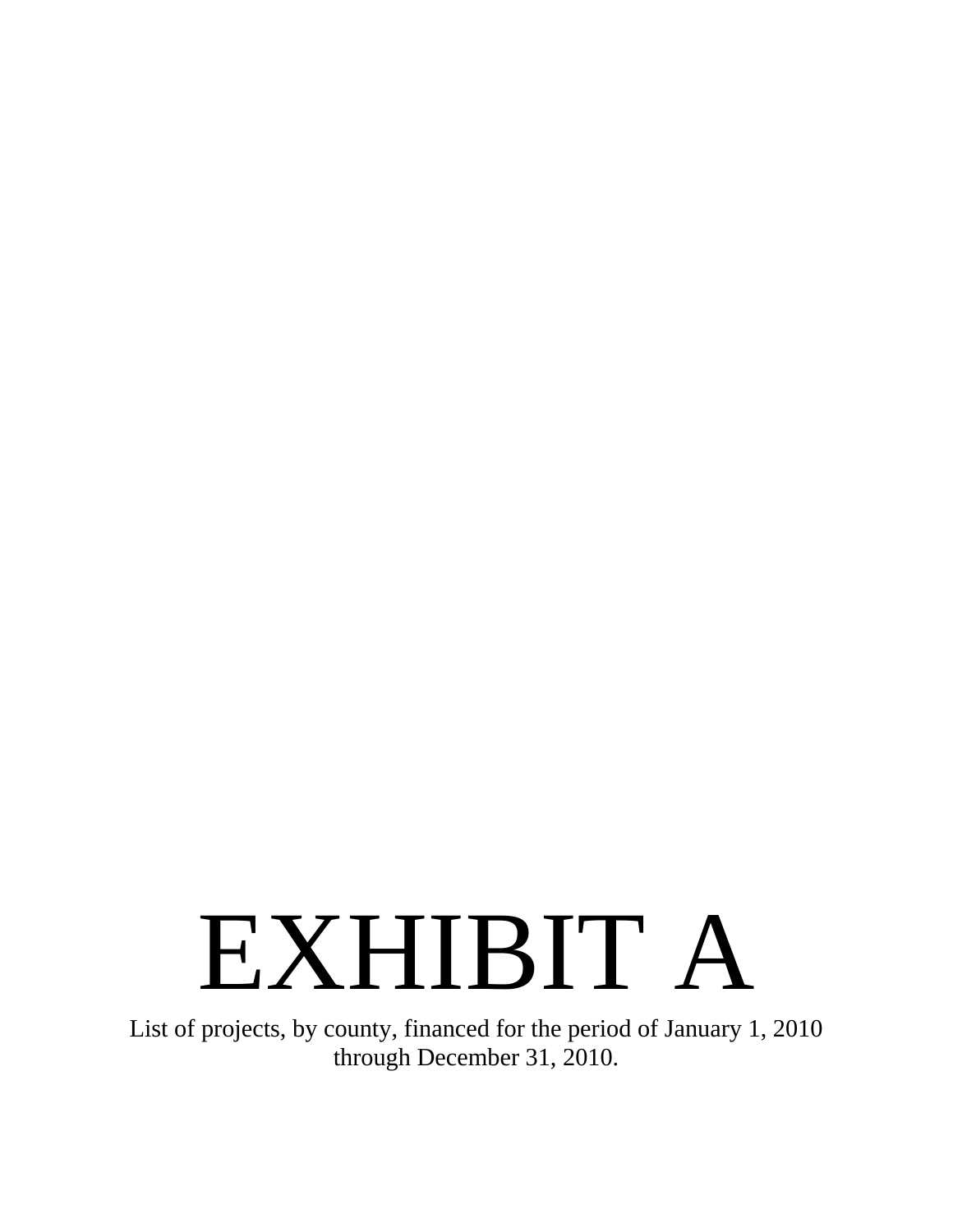|                                                  | SPECIFIED PROGRAMS                                                                                                                                          |                                                                      |                                                                                           | FROM 01/01/2010 TO 12/31/2010                              |                              |                                 |                                                                    |                             |                                        |                                  |
|--------------------------------------------------|-------------------------------------------------------------------------------------------------------------------------------------------------------------|----------------------------------------------------------------------|-------------------------------------------------------------------------------------------|------------------------------------------------------------|------------------------------|---------------------------------|--------------------------------------------------------------------|-----------------------------|----------------------------------------|----------------------------------|
| PROJ#                                            | APPLICANT NAME                                                                                                                                              | MUNICIPALITY                                                         | TYPE<br>PROJ                                                                              | <b>EST NEW</b><br><b>JOBS</b>                              | CONST PROGRAM<br><b>JOBS</b> | TYPE                            | FIN'G AMOUNT<br><b>AUTHORITY</b>                                   | <b>GUARANTEE</b><br>ON BOND | TOTAL PROJECT<br>COSTS                 | MAINT<br><b>JOBS</b>             |
|                                                  | COUNTY: Atlantic                                                                                                                                            |                                                                      |                                                                                           |                                                            |                              |                                 |                                                                    |                             |                                        |                                  |
| P29427                                           | City of Estell Manor (Estell Manor City Landfill)                                                                                                           | Estell Manor City                                                    | $S_{R}$                                                                                   |                                                            |                              | HSM                             | 77,735                                                             |                             | 78,235                                 |                                  |
|                                                  | TOTALS FOR Atlantic COUNTY: 1 PROJECT(s)                                                                                                                    |                                                                      |                                                                                           | $\bullet$                                                  | $\bullet$                    |                                 | 77,735                                                             |                             | 78,235                                 |                                  |
|                                                  | COUNTY: Bergen                                                                                                                                              |                                                                      |                                                                                           |                                                            |                              |                                 |                                                                    |                             |                                        |                                  |
| P <sub>26470</sub><br>P26467<br>P32692<br>P32693 | Borough of Lodi (Main Street Associates)<br>Borough of Lodi (Vincenzo's Restaurant)<br>Teaneck Community Charter School<br>Teaneck Community Charter School | Teaneck Township<br>Teaneck Township<br>Lodi Borough<br>Lodi Borough | $\mathbf{\widetilde{s}}$<br>$\mathbf{\mathbf{S}}$<br>$\mathbf{\hat{s}}$<br>S <sub>R</sub> |                                                            |                              | HSM<br>HSM<br><b>ZYH</b><br>HAZ | 17.505<br>19,616<br>95,210<br>37,311                               |                             | 19,755<br>22,078<br>381,340<br>149,744 |                                  |
|                                                  | TOTALS FOR Bergen COUNTY: 4 PROJECT(s)                                                                                                                      |                                                                      |                                                                                           | $\bullet$                                                  | 0                            |                                 | 169,642                                                            |                             | 572,917                                |                                  |
|                                                  | <b>COUNTY: Burlington</b>                                                                                                                                   |                                                                      |                                                                                           |                                                            |                              |                                 |                                                                    |                             |                                        |                                  |
| P28457<br>P29327                                 | Borough of Wrightstown (Fort Dix Street)<br>Anthony Bua (Crosswicks Pizza)                                                                                  | Chesterfield Township<br>Wrightstown Borough                         | ${\rm S} {\rm R}$<br>≃<br>ω                                                               |                                                            |                              | HSM<br>HAZ                      | 5,144<br>99,815                                                    |                             | 100.315<br>21.074                      |                                  |
| P26359<br>P29454                                 | Township of Hainesport (Frm Hardware &<br>Palmyra Borough (Route 73 South)<br>Industrial Tool)                                                              | Hainesport Township<br>Palmyra Borough                               | $\mathbf{S} \mathbf{R}$<br>$\mathfrak{R}$                                                 |                                                            |                              | HSM<br>HSM                      | 2,204.242<br>101,117                                               |                             | 101,617<br>2,204,742                   |                                  |
| P28417                                           | Township of Mount Holly (Former Regal Custom<br>Fixtures)                                                                                                   | Mount Holly Township                                                 | $\mathfrak{K}$                                                                            |                                                            |                              | HSM                             | 29,979                                                             |                             | 30,479                                 |                                  |
| P21078                                           | Township of Riverside (Whomsley Field)                                                                                                                      | Riverside Township                                                   | $\mathbf{g}$                                                                              |                                                            |                              | HSM                             | 103,081                                                            |                             | 103,581                                |                                  |
|                                                  | TOTALS FOR Burlington COUNTY: 6 PROJECT(s)                                                                                                                  |                                                                      |                                                                                           | 0                                                          | $\bullet$                    |                                 | 2,543,378                                                          |                             | 2,561,808                              |                                  |
|                                                  | COUNTY: Camden                                                                                                                                              |                                                                      |                                                                                           |                                                            |                              |                                 |                                                                    |                             |                                        |                                  |
| P30714<br>P29261                                 | Borough of Bellmawr (Bellmawr Landfill)                                                                                                                     | Bellmawr Borough                                                     | $\mathbf{\hat{s}}$                                                                        |                                                            |                              | <b>HSM</b>                      | 77,679                                                             |                             | 104,072                                |                                  |
| P27089                                           | Camden Redevelopment Agency (Camden<br>Borough of Bellmawr (Bellmawr Landfill)<br>Waterfront - East VIIg)                                                   | <b>Bellmawr Borough</b><br>Camden City                               | ${\mathfrak{K}}$ ${\mathfrak{K}}$                                                         |                                                            |                              | HSM<br>HSM                      | 5,000,000<br>98,995                                                |                             | 6,667,172<br>99,495                    |                                  |
| P17855                                           | Camden Redevelopment Agency (Harrison<br>Avenue Landfill)                                                                                                   | Camden City                                                          | $\Im$                                                                                     |                                                            |                              | HSM                             | 2,954,850                                                          |                             | 2,984,899                              |                                  |
| P31427                                           | Camden Redevelopment Agency (Sears Tire and<br>Battery)                                                                                                     | Camden City                                                          | $\tilde{\mathbf{z}}$                                                                      |                                                            |                              | HSM                             | 115,495                                                            |                             | 115,995                                |                                  |
| P29134                                           | Camden Redevelopment Agency (Sycamore<br>Street Housing)                                                                                                    | Camden City                                                          | $\tilde{5}$                                                                               |                                                            |                              | HSM                             | 21,186                                                             |                             | 42,872                                 |                                  |
| Page: 1                                          | Printed: 05/25/2011                                                                                                                                         |                                                                      |                                                                                           | * There may be costs/jobs reported on a related financing. |                              |                                 | ** Note: Residential UST projects are not included on this report. |                             |                                        | (mastchar.prg)<br>(mastchar.frx) |

MASTER CHART OF CLOSED FINANCINGS NJEDA PROGRAMS, BY COUNTY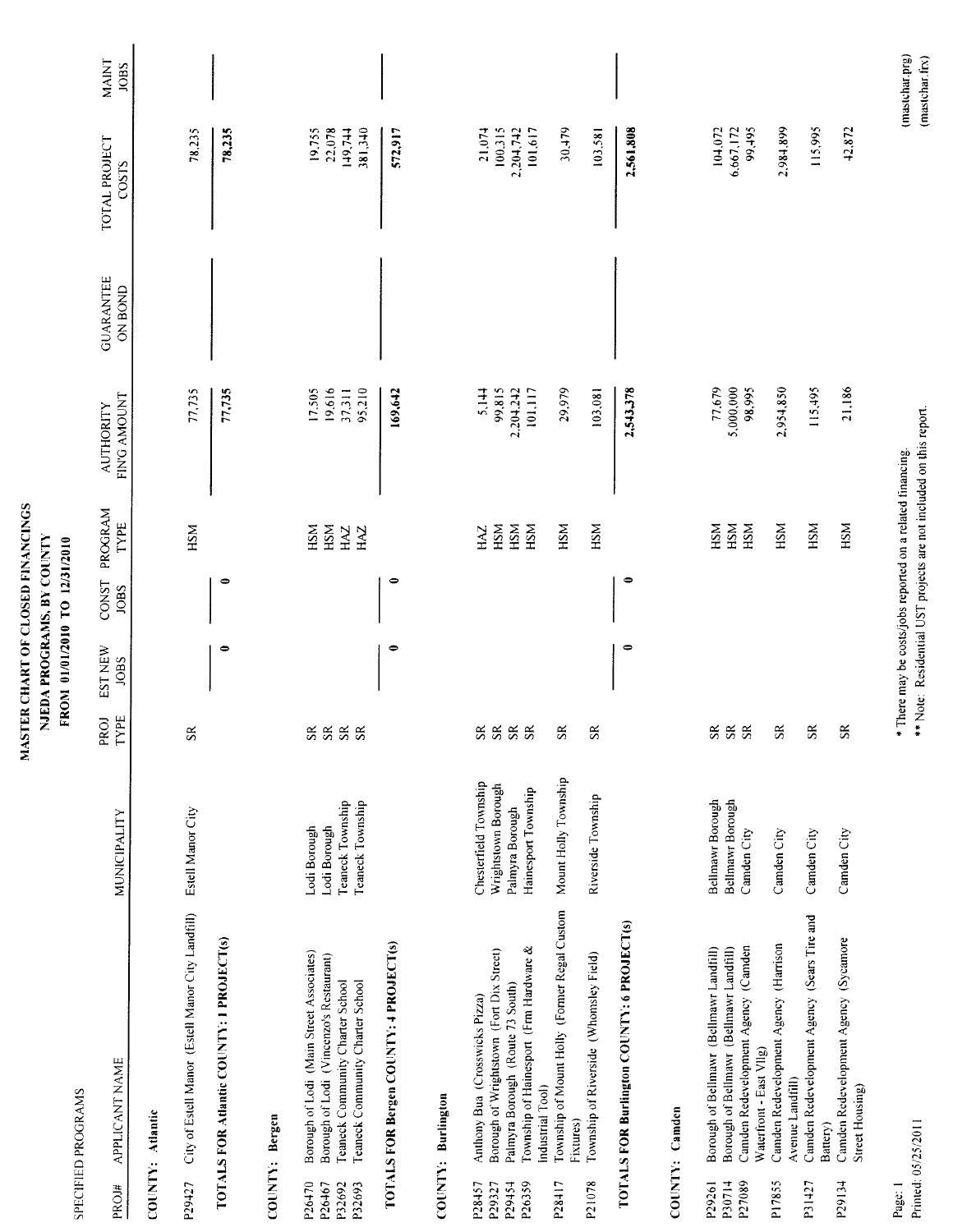| MASTER CHART OF CLOSED FINANCINGS | NJEDA PROGRANIS, BY COUNTY | FROM 01/01/2010 TO 12/31/2010 |
|-----------------------------------|----------------------------|-------------------------------|
|-----------------------------------|----------------------------|-------------------------------|

SPECIFIED PROGRAMS

| PROJ#              | APPLICANT NAME                                                     | MUNICIPALITY        | PROJ<br>TYPE            | EST NEW<br><b>JOBS</b> | JOBS | CONST PROGRAM<br>TYPE                                      | FIN'G AMOUNT<br><b>AUTHORITY</b>                                   | <b>GUARANTEE</b><br><b>ON BOND</b> | TOTAL PROJECT<br>COSTS | <b>MAINT</b><br><b>JOBS</b> |
|--------------------|--------------------------------------------------------------------|---------------------|-------------------------|------------------------|------|------------------------------------------------------------|--------------------------------------------------------------------|------------------------------------|------------------------|-----------------------------|
|                    |                                                                    |                     |                         |                        |      |                                                            |                                                                    |                                    |                        |                             |
| P29178             | City of Gloucester (BP/ARCO)                                       | Gloucester Township | œ,                      |                        |      | НSМ                                                        | 302,440                                                            |                                    | 302,940                |                             |
| P29326             | City of Gloucester (Gloucester Point)                              | Gloucester Township | $\simeq$<br>∽           |                        |      | НSМ                                                        | 155,851                                                            |                                    | 156,351                |                             |
| P29135             | City of Gloucester (Gloucester Titanium)                           | Gloucester Township | $\simeq$<br>s           |                        |      | НSМ                                                        | 156,390                                                            |                                    |                        |                             |
| P <sub>28392</sub> | Grove I Partnership                                                | Haddonfield Borough | $\simeq$                |                        |      |                                                            |                                                                    |                                    | 156,890                |                             |
| P28393             |                                                                    |                     | S.                      |                        |      | HAZ                                                        | 13,491                                                             |                                    | 54,461                 |                             |
|                    | Grove I Partnership                                                | Haddonfield Borough | $\mathbb{S}^2$          |                        |      | HAZ                                                        | 26,981                                                             |                                    | 54,461*                |                             |
| P29292             | Township of Haddon (Dy Dee Wash Site)                              | Haddon Township     | $\mathbf{S} \mathbf{R}$ |                        |      | HSM                                                        | 732.481                                                            |                                    | 913,047                |                             |
| P29294             | Township of Haddon (Hale Property)                                 | Haddon Township     | ${\rm S}$               |                        |      | HSM                                                        | 109,559                                                            |                                    | 110,059                |                             |
| P31232             | Township of Haddon (Lahn Property)                                 | Haddon Township     | ${\sf SR}$              |                        |      | HSM                                                        | 24,928                                                             |                                    | 125,428                |                             |
| P25586             | Township of Winslow (Presswell Records)                            | Winslow Township    | $\approx$               |                        |      | НSМ                                                        | 124,663                                                            |                                    | 125,163                |                             |
|                    | TOTALS FOR Camden COUNTY: IS PROJECT(s)                            |                     |                         | $\Rightarrow$          | ⇨    |                                                            | 10,014,989                                                         |                                    | 12,013,305             |                             |
|                    | COUNTY: Cape May                                                   |                     |                         |                        |      |                                                            |                                                                    |                                    |                        |                             |
| P28568             | Borough of Woodbine (Woodbine Landfill)                            | Woodbine Borough    | $\mathbf{S}$            |                        |      | HSM                                                        | 428,178                                                            |                                    | 428,678                |                             |
|                    | TOTALS FOR Cape May COUNTY: 1 PROJECT(s)                           |                     |                         | $\bullet$              | ¢    |                                                            | 428,178                                                            |                                    | 428,678                |                             |
|                    | COUNTY: Cumberland                                                 |                     |                         |                        |      |                                                            |                                                                    |                                    |                        |                             |
| P29693             | City of Millville (Former Mike's Texaco)                           | Millville City      | œ.                      |                        |      | HSM                                                        |                                                                    |                                    |                        |                             |
| P29695             | City of Millville (Millville Laundry)                              | Millville City      | $\mathbf{\mathbf{S}}$   |                        |      | HSM                                                        | 64,734<br>131,587                                                  |                                    | 65,234<br>132,087      |                             |
| P29694             | City of Millville (Shone's Auto Body)                              | Millville City      | $\mathbb{S}$            |                        |      | НSМ                                                        | 6,100                                                              |                                    | 6,600                  |                             |
| P29924             | City of Millville (Spinelli Brothers Trucking)                     | Millville City      | $\mathbf{\hat{s}}$      |                        |      | НSМ                                                        | 187,593                                                            |                                    | 188,093                |                             |
| P30361             | City of Vineland (South East Boulevard)                            | Vineland City       | S <sub>2</sub>          |                        |      | <b>HSM</b>                                                 | 26,008                                                             |                                    | 26,508                 |                             |
|                    | TOTALS FOR Cumberland COUNTY: 5 PROJECT(s)                         |                     |                         | 0                      | 0    |                                                            | 416,022                                                            |                                    | 418,522                |                             |
|                    | COUNTY: Essex                                                      |                     |                         |                        |      |                                                            |                                                                    |                                    |                        |                             |
| P30610             | C. Richard Barfuss                                                 | Orange City         | ¥.                      |                        |      | HAZ                                                        | 101,000                                                            |                                    | 202,500                |                             |
| P21136             | City of Newark (187-199 Blanchard Street)                          | Newark City         | $\cong$                 |                        |      | HSM                                                        | 34,425                                                             |                                    | 34,925                 |                             |
| P22328             | City of Newark (Avon Sheet Metal & Roofing<br>$\widehat{c}$        | Newark City         | S <sub>2</sub>          |                        |      | HSM                                                        | 62,879                                                             |                                    | 63,379                 |                             |
| P24889             | City of Newark (Former NSC Plating Facility)                       | Newark City         | œ                       |                        |      | HSM                                                        | 47,536                                                             |                                    | 48,036                 |                             |
| P24887             | City of Newark (Frmr Royal Recovery)                               | Newark City         | S <sub>R</sub>          |                        |      | HSM                                                        | 50,467                                                             |                                    | 50,967                 |                             |
| P29330             | Kapsan Investments, LLC.                                           | East Orange City    | ${\mathbf S}$           |                        |      | HAZ                                                        | 38,417                                                             |                                    | 154,165                |                             |
| P28765             | Newark Habitat for Humanity (155-161                               | Newark City         | SR.                     |                        |      | HSM                                                        | 5,000                                                              |                                    | 5,500                  |                             |
| P28766             | Newark Habitat for Humanity (204 12th Avenue)<br>Ridgewood Avenue) |                     |                         |                        |      |                                                            |                                                                    |                                    |                        |                             |
| P28767             |                                                                    | Newark City         | $\Im$                   |                        |      | HSM                                                        | 5,000                                                              |                                    | 5,500                  |                             |
|                    | Newark Habitat for Humanity (216 12th Avenue)                      | Newark City         | S <sub>R</sub>          |                        |      | HSM                                                        | 5,000                                                              |                                    | 5,500                  |                             |
| Page: 2            |                                                                    |                     |                         |                        |      | * There may be costs/jobs reported on a related financing. |                                                                    |                                    |                        | (mastchar.prg)              |
|                    | Printed: 05/25/2011                                                |                     |                         |                        |      |                                                            | ** Note: Residential UST projects are not included on this report. |                                    |                        | (mastchar.frx)              |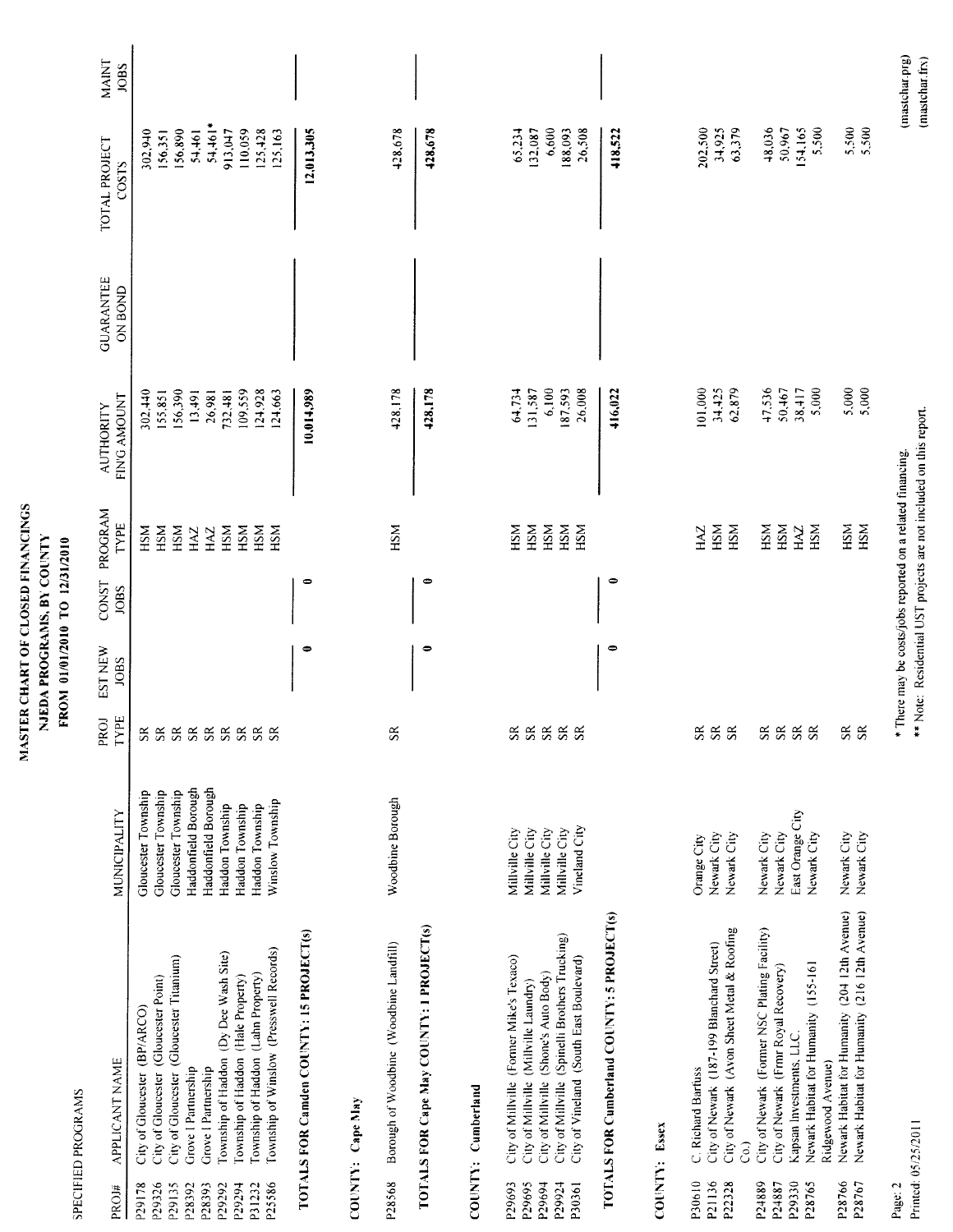|                            | SPECIFIED PROGRAMS                                                                                                                                 |                                                   |                          |                        |                      |                   |                                  |                             |                                   |                      |
|----------------------------|----------------------------------------------------------------------------------------------------------------------------------------------------|---------------------------------------------------|--------------------------|------------------------|----------------------|-------------------|----------------------------------|-----------------------------|-----------------------------------|----------------------|
| PROJ#                      | <b>APPLICANT NAME</b>                                                                                                                              | MUNICIPALITY                                      | PROJ<br>TYPE             | EST NEW<br><b>JOBS</b> | <b>CONST</b><br>JOBS | PROGRAM<br>TYPE   | FIN'G AMOUNT<br><b>AUTHORITY</b> | <b>GUARANTEE</b><br>ON BOND | TOTAL PROJECT<br>COSTS            | MAINT<br><b>JOBS</b> |
| $-28764$<br>P29023         | Bernard Grobman & the Estate of Phillip Salzman<br>Newark Habitat for Humanity (438 11th Street)<br>Trust Formed Under Article VIII of the Will of | Irvington Township<br>Newark City                 | $S\tilde{R}$             |                        |                      | HSM<br><b>ZYH</b> | 5,000<br>183,527                 |                             | 5,500<br>367,553                  |                      |
|                            | TOTALS FOR Essex COUNTY: 11 PROJECT(s)                                                                                                             |                                                   |                          | 0                      | $\bullet$            |                   | 538,251                          |                             | 943,525                           |                      |
|                            | COUNTY: Gloucester                                                                                                                                 |                                                   |                          |                        |                      |                   |                                  |                             |                                   |                      |
| P28616                     | Borough of Glassboro (Bill's Auto Radiator                                                                                                         | Glassboro Borough                                 | $\mathfrak{K}$           |                        |                      | HSM               | 73,855                           |                             | 74,355                            |                      |
| P31021                     | Borough of Glassboro (Former Glassboro<br>Landfill)<br>Service)                                                                                    | Glassboro Borough                                 | $\Im$                    |                        |                      | HSM               | 250,981                          |                             | 251,481                           |                      |
| P28615                     | Borough of Glassboro (Frm. Migrant Worker's<br>Camp)                                                                                               | <b>Glassboro Borough</b>                          | S <sub>R</sub>           |                        |                      | HSM               | 170,035                          |                             | 170,535                           |                      |
| P29382<br>P32343           | Borough of National Park (Hawthorne Sanitary<br>Borough of Glassboro (Lews Auto)<br>Landfill)                                                      | National Park Borough<br><b>Glassboro Borough</b> | SR<br>SR                 |                        |                      | HSM<br>HSM        | 83,078<br>104,946                |                             | 105,446<br>83,578                 |                      |
| P29343                     | Township of Deptford (Frm Fazzio/Deptford<br>Landfill)                                                                                             | Deptford Township                                 | $\mathbf{\widetilde{s}}$ |                        |                      | HSM               | 4,951,464                        |                             | 6,602,452                         |                      |
| P31397                     | Township of Deptford (Frm Fazzio/Deptford<br>Landfill)                                                                                             | Deptford Township                                 | $S_{\rm R}$              |                        |                      | HSM               | 5,000,000                        |                             | 6,667,168                         |                      |
| P30409<br>P31137           | Turkey Hill Realty Corporation (Former Martell<br>Township of Monroe (Monroe Twp. Landfill)<br>Swine Farm)                                         | Deptford Township<br>Monroe Township              | \$g                      |                        |                      | HSM<br><b>ZKH</b> | 408.938<br>103,311               |                             | 409,438<br>217,452                |                      |
|                            | TOTALS FOR Gloucester COUNTY: 9 PROJECT(s)                                                                                                         |                                                   |                          | 0                      | $\bullet$            |                   | 11,146,608                       |                             | 14,581,905                        |                      |
|                            | COUNTY: Hudson                                                                                                                                     |                                                   |                          |                        |                      |                   |                                  |                             |                                   |                      |
| P22319<br>P20186<br>P29784 | Harrison Redevelopment Agency (Former Hartz<br>City of Hoboken (Old Todd Shipyard)<br>City of Hoboken (1600 Park Avenue)                           | Harrison Town<br>Hoboken City<br>Hoboken City     | $\frac{8}{3}$<br>\$g\$   |                        |                      | HSM<br>HSM<br>HSM | 877,193<br>323,252<br>3,928,572  |                             | 1.143.509<br>5,148,840<br>416,427 |                      |
| P30715                     | Jersey City Redevelopment Agency (Turnpike<br>Mountain Facility)                                                                                   | Jersey City                                       | $\mathfrak{K}$           |                        |                      | HSM               | 849,497                          |                             | 1,062,640                         |                      |
| P28455                     | Town of Kearny (Magullian Fuel Oil)<br>Dunp #5)                                                                                                    | Keamy Town                                        | $\tilde{\mathbf{z}}$     |                        |                      | HSM               | 4,755                            |                             | 5,255                             |                      |
|                            | TOTALS FOR Hudson COUNTY: 5 PROJECT(s)                                                                                                             |                                                   |                          | 0                      | 0                    |                   | 5,983,269                        |                             | 7,776,671                         |                      |

COUNTY: Mercer

Page: 3<br>Printed: 05/25/2011

\*\* Note: Residential UST projects are not included on this report. \* There may be costs/jobs reported on a related financing.

# (mastchar.prg)<br>(mastchar.frx)

NJEDA PROGRAMS, BY COUNTY FROM 01/01/2010 TO 12/31/2010

MASTER CHART OF CLOSED FINANCINGS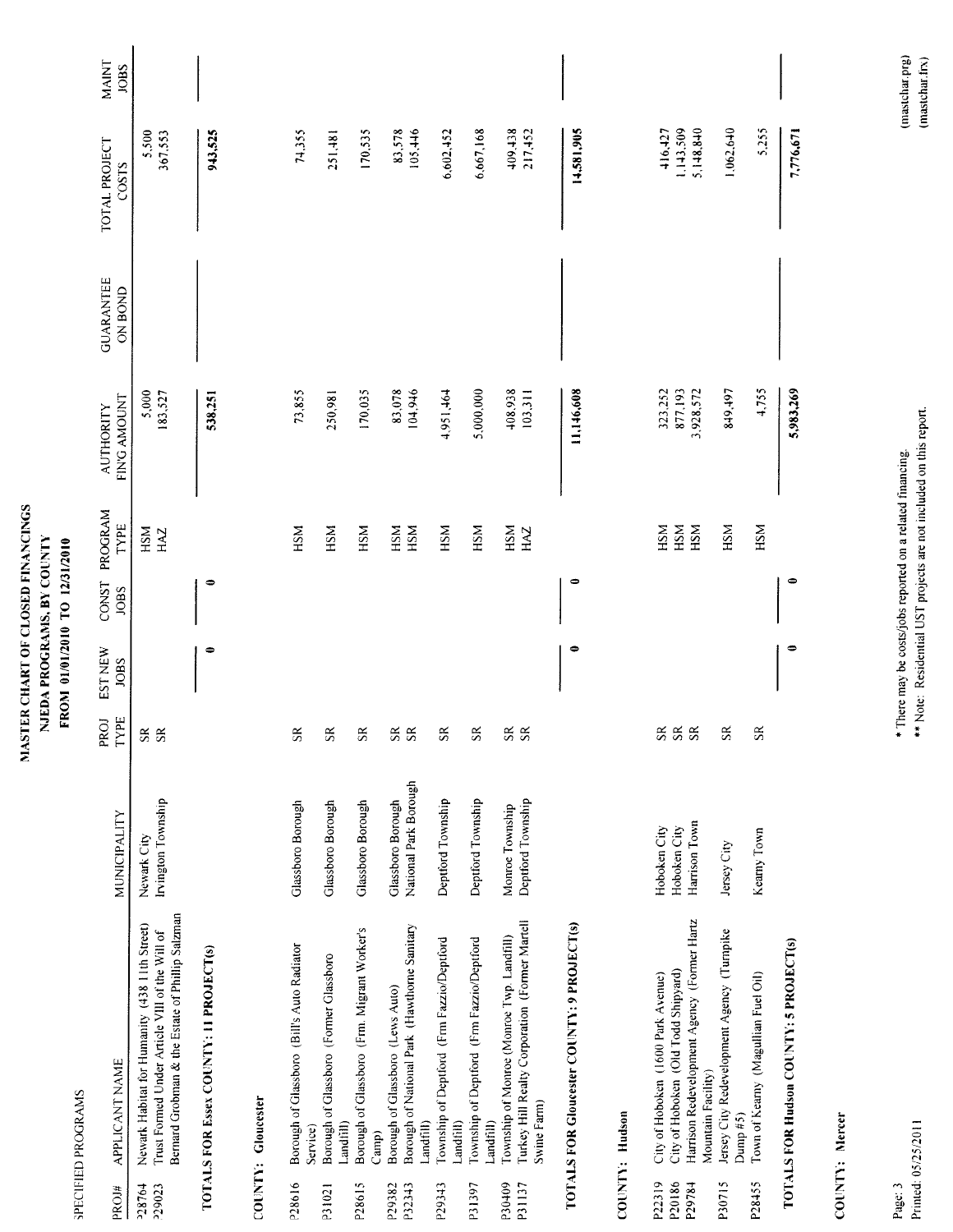|  | MASTER CHART OF CLOSED FINANCINGS | NJEDA PROGRAMS, BY COUNTY | FROM 01/01/2010 TO 12/31/2010 |
|--|-----------------------------------|---------------------------|-------------------------------|
|--|-----------------------------------|---------------------------|-------------------------------|

SPECIFIED PROGRAMS

| APPLICANT NAME                                 | MUNICIPALITY                                                                                                                                                                                                                                                                                                                                                                                                                                                                                                                                                                                                                                                                                                                                                                                                                                 | PROJ<br>TYPE                                                                                                                                                                                                                                       | EST NEW<br><b>JOBS</b>                                                                          | CONST PROGRAM<br>TYPE<br><b>JOBS</b> | FIN'G AMOUNT<br><b>AUTHORITY</b>                     | <b>GUARANTEE</b><br><b>ON BOND</b>                                                                                                        | TOTAL PROJECT<br>COSTS | <b>MAINT</b><br><b>JOBS</b>                                                                                                                |
|------------------------------------------------|----------------------------------------------------------------------------------------------------------------------------------------------------------------------------------------------------------------------------------------------------------------------------------------------------------------------------------------------------------------------------------------------------------------------------------------------------------------------------------------------------------------------------------------------------------------------------------------------------------------------------------------------------------------------------------------------------------------------------------------------------------------------------------------------------------------------------------------------|----------------------------------------------------------------------------------------------------------------------------------------------------------------------------------------------------------------------------------------------------|-------------------------------------------------------------------------------------------------|--------------------------------------|------------------------------------------------------|-------------------------------------------------------------------------------------------------------------------------------------------|------------------------|--------------------------------------------------------------------------------------------------------------------------------------------|
| Township of Lawrence (Dyson Tract)             | Lawrence Township                                                                                                                                                                                                                                                                                                                                                                                                                                                                                                                                                                                                                                                                                                                                                                                                                            | $\mathbf{S}$                                                                                                                                                                                                                                       |                                                                                                 | HSM                                  | 2,846,625                                            |                                                                                                                                           | 3,796,000              |                                                                                                                                            |
|                                                |                                                                                                                                                                                                                                                                                                                                                                                                                                                                                                                                                                                                                                                                                                                                                                                                                                              |                                                                                                                                                                                                                                                    | $\bullet$                                                                                       | 0                                    | 2,846,625                                            |                                                                                                                                           | 3,796,000              |                                                                                                                                            |
|                                                |                                                                                                                                                                                                                                                                                                                                                                                                                                                                                                                                                                                                                                                                                                                                                                                                                                              |                                                                                                                                                                                                                                                    |                                                                                                 |                                      |                                                      |                                                                                                                                           |                        |                                                                                                                                            |
| Borough of Carteret (Carteret Sewage Treatment | Carteret Borough                                                                                                                                                                                                                                                                                                                                                                                                                                                                                                                                                                                                                                                                                                                                                                                                                             | $\Im$                                                                                                                                                                                                                                              |                                                                                                 | <b>HSM</b>                           | 4,607                                                |                                                                                                                                           | 6,643                  |                                                                                                                                            |
| Borough of Carteret (Health and Wellness       | Carteret Borough                                                                                                                                                                                                                                                                                                                                                                                                                                                                                                                                                                                                                                                                                                                                                                                                                             | $\tilde{s}$                                                                                                                                                                                                                                        |                                                                                                 | HSM                                  | 39,712                                               |                                                                                                                                           | 44,184                 |                                                                                                                                            |
|                                                |                                                                                                                                                                                                                                                                                                                                                                                                                                                                                                                                                                                                                                                                                                                                                                                                                                              |                                                                                                                                                                                                                                                    |                                                                                                 |                                      |                                                      |                                                                                                                                           |                        |                                                                                                                                            |
| Metuchen Assembly of God                       | Metuchen Borough                                                                                                                                                                                                                                                                                                                                                                                                                                                                                                                                                                                                                                                                                                                                                                                                                             | S <sub>R</sub>                                                                                                                                                                                                                                     |                                                                                                 | HAZ                                  |                                                      |                                                                                                                                           |                        |                                                                                                                                            |
|                                                | Milltown Borough                                                                                                                                                                                                                                                                                                                                                                                                                                                                                                                                                                                                                                                                                                                                                                                                                             | $s\approx$                                                                                                                                                                                                                                         |                                                                                                 | HSM                                  |                                                      |                                                                                                                                           |                        |                                                                                                                                            |
|                                                |                                                                                                                                                                                                                                                                                                                                                                                                                                                                                                                                                                                                                                                                                                                                                                                                                                              | $S_{R}$                                                                                                                                                                                                                                            |                                                                                                 | HSM                                  | 5,000,000                                            |                                                                                                                                           | 6,568,917              |                                                                                                                                            |
|                                                |                                                                                                                                                                                                                                                                                                                                                                                                                                                                                                                                                                                                                                                                                                                                                                                                                                              |                                                                                                                                                                                                                                                    |                                                                                                 |                                      |                                                      |                                                                                                                                           |                        |                                                                                                                                            |
| (Former National Lead)                         |                                                                                                                                                                                                                                                                                                                                                                                                                                                                                                                                                                                                                                                                                                                                                                                                                                              |                                                                                                                                                                                                                                                    |                                                                                                 |                                      |                                                      |                                                                                                                                           |                        |                                                                                                                                            |
| Township of Old Bridge (Sommer Property)       | Old Bridge Township                                                                                                                                                                                                                                                                                                                                                                                                                                                                                                                                                                                                                                                                                                                                                                                                                          |                                                                                                                                                                                                                                                    |                                                                                                 | НSМ                                  |                                                      |                                                                                                                                           |                        |                                                                                                                                            |
|                                                | Woodbridge Township                                                                                                                                                                                                                                                                                                                                                                                                                                                                                                                                                                                                                                                                                                                                                                                                                          |                                                                                                                                                                                                                                                    |                                                                                                 |                                      |                                                      |                                                                                                                                           |                        |                                                                                                                                            |
|                                                | Woodbridge Township                                                                                                                                                                                                                                                                                                                                                                                                                                                                                                                                                                                                                                                                                                                                                                                                                          | $\mathbf{\hat{s}}$                                                                                                                                                                                                                                 |                                                                                                 | HSM                                  |                                                      |                                                                                                                                           |                        |                                                                                                                                            |
|                                                |                                                                                                                                                                                                                                                                                                                                                                                                                                                                                                                                                                                                                                                                                                                                                                                                                                              | S <sub>2</sub>                                                                                                                                                                                                                                     |                                                                                                 | HSM                                  |                                                      |                                                                                                                                           |                        |                                                                                                                                            |
|                                                |                                                                                                                                                                                                                                                                                                                                                                                                                                                                                                                                                                                                                                                                                                                                                                                                                                              |                                                                                                                                                                                                                                                    |                                                                                                 |                                      |                                                      |                                                                                                                                           |                        |                                                                                                                                            |
| Road)                                          |                                                                                                                                                                                                                                                                                                                                                                                                                                                                                                                                                                                                                                                                                                                                                                                                                                              |                                                                                                                                                                                                                                                    |                                                                                                 |                                      |                                                      |                                                                                                                                           |                        |                                                                                                                                            |
|                                                |                                                                                                                                                                                                                                                                                                                                                                                                                                                                                                                                                                                                                                                                                                                                                                                                                                              |                                                                                                                                                                                                                                                    |                                                                                                 |                                      |                                                      |                                                                                                                                           |                        |                                                                                                                                            |
|                                                |                                                                                                                                                                                                                                                                                                                                                                                                                                                                                                                                                                                                                                                                                                                                                                                                                                              |                                                                                                                                                                                                                                                    |                                                                                                 |                                      |                                                      |                                                                                                                                           |                        |                                                                                                                                            |
|                                                |                                                                                                                                                                                                                                                                                                                                                                                                                                                                                                                                                                                                                                                                                                                                                                                                                                              |                                                                                                                                                                                                                                                    |                                                                                                 |                                      |                                                      |                                                                                                                                           |                        |                                                                                                                                            |
|                                                |                                                                                                                                                                                                                                                                                                                                                                                                                                                                                                                                                                                                                                                                                                                                                                                                                                              | S <sub>R</sub>                                                                                                                                                                                                                                     |                                                                                                 | HSМ                                  |                                                      |                                                                                                                                           |                        |                                                                                                                                            |
|                                                |                                                                                                                                                                                                                                                                                                                                                                                                                                                                                                                                                                                                                                                                                                                                                                                                                                              |                                                                                                                                                                                                                                                    |                                                                                                 | <b>MSH</b>                           | 4,015                                                |                                                                                                                                           | 4,515                  |                                                                                                                                            |
| Township of Woodbridge (PA A & WDGE RR         | Woodbridge Township                                                                                                                                                                                                                                                                                                                                                                                                                                                                                                                                                                                                                                                                                                                                                                                                                          | $\Im$                                                                                                                                                                                                                                              |                                                                                                 | HSM                                  | 4.015                                                |                                                                                                                                           | 4,515                  |                                                                                                                                            |
| Township of Woodbridge (Pennval Associates,    | Woodbridge Township                                                                                                                                                                                                                                                                                                                                                                                                                                                                                                                                                                                                                                                                                                                                                                                                                          | $\mathfrak{K}$                                                                                                                                                                                                                                     |                                                                                                 | HSM                                  | 4,265                                                |                                                                                                                                           | 4,765                  |                                                                                                                                            |
|                                                |                                                                                                                                                                                                                                                                                                                                                                                                                                                                                                                                                                                                                                                                                                                                                                                                                                              |                                                                                                                                                                                                                                                    |                                                                                                 |                                      |                                                      |                                                                                                                                           |                        |                                                                                                                                            |
| Township of Woodbridge (Spector)               | Woodbridge Township                                                                                                                                                                                                                                                                                                                                                                                                                                                                                                                                                                                                                                                                                                                                                                                                                          | $S_{R}$                                                                                                                                                                                                                                            |                                                                                                 | HSM                                  | 256,908                                              |                                                                                                                                           | 257,408                |                                                                                                                                            |
|                                                |                                                                                                                                                                                                                                                                                                                                                                                                                                                                                                                                                                                                                                                                                                                                                                                                                                              |                                                                                                                                                                                                                                                    | 0                                                                                               | 0                                    | 11,678,069                                           |                                                                                                                                           | 26,696,214             |                                                                                                                                            |
|                                                |                                                                                                                                                                                                                                                                                                                                                                                                                                                                                                                                                                                                                                                                                                                                                                                                                                              |                                                                                                                                                                                                                                                    |                                                                                                 |                                      |                                                      |                                                                                                                                           |                        |                                                                                                                                            |
| Avon-by-the-Sea Borough                        | Avon-by-the-Sea Borough                                                                                                                                                                                                                                                                                                                                                                                                                                                                                                                                                                                                                                                                                                                                                                                                                      | $\Im$                                                                                                                                                                                                                                              |                                                                                                 | HSM                                  | 82,662                                               |                                                                                                                                           | 110.715                |                                                                                                                                            |
|                                                | Township of Woodbridge (J.B. Bishop/Portland<br>TOTALS FOR Middlesex COUNTY: 21 PROJECT(s)<br>Milltown-Ford Avenue Redevelopment Agency<br>Milltown-Ford Avenue Redevelopment Agency<br>Township of Woodbridge (222 Pennval Road)<br>Township of Woodbridge (Fibrenentics, Inc.)<br>Township of Woodbridge (Brisco Company)<br>Township of Woodbridge (Fibrenetics, Inc.)<br>Township of Woodbridge (34 Cutters Dock<br>TOTALS FOR Mercer COUNTY: 1 PROJECT(s)<br>Township of Woodbridge (34 Cutters Dock<br>Sayreville Economic Redevlopment Agency<br>City of Perth Amboy (1027 State Street)<br>Township of Woodbridge (Spector)<br>Township of Woodbridge (DPW)<br>(Milltown-Ford Ave Redev. Area)<br>Township of Woodbridge<br>COUNTY: Monmouth<br>COUNTY: Middlesex<br>Trucks)<br>Center)<br>Road)<br>ි<br>$\widehat{\mathbb{E}}$<br>Ê | Woodbridge Township<br>Woodbridge Township<br>Woodbridge Township<br>Woodbridge Township<br>Woodbridge Township<br>Woodbridge Township<br>Woodbridge Township<br>Woodbridge Township<br>Sayreville Borough<br>Milltown Borough<br>Perth Amboy City | S S<br>\$8<br>SR.<br>$\Im$<br>$S_{\kappa}$<br>S <sub>R</sub><br>$\mathfrak{R}$<br>$\mathfrak K$ |                                      | HSM<br>HSM<br>HSM<br>HSM<br>HSM<br>HSM<br>КSН<br>HSM | 182.169<br>50,396<br>4,015<br>122,709<br>3,505<br>4,015<br>99,312<br>4,265<br>3,260<br>7,624<br>102,925<br>5,000,000<br>50,021<br>730,331 |                        | 182,669<br>50,896<br>3.760<br>4,515<br>206,350<br>123,209<br>4,005<br>4,515<br>99,812<br>4,765<br>8,124<br>18,331,295<br>730,831<br>50,521 |

Page: 4<br>Printed: 05/25/2011

\*\* Note: Residential UST projects are not included on this report. \* There may be costs/jobs reported on a related financing.

 $(mastchar.png)$ <br> $(mastchar.frx)$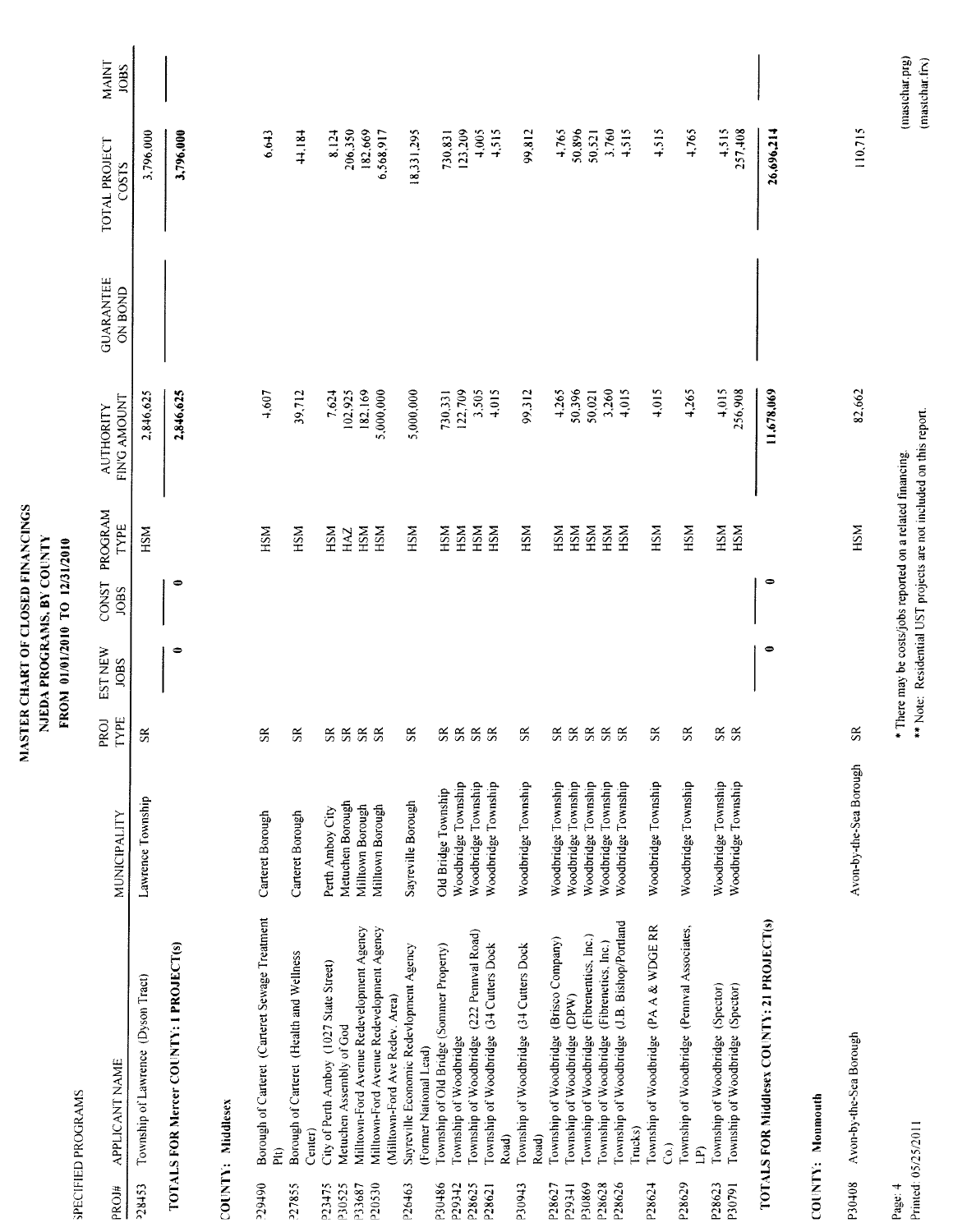|                              | SPECIFIED PROGRAMS                                                                      |                                       |                                | <b>ALASANA LAINAS</b>         | <b>NATISIT OI</b>    |                 |                                  |                                    |                        |                             |
|------------------------------|-----------------------------------------------------------------------------------------|---------------------------------------|--------------------------------|-------------------------------|----------------------|-----------------|----------------------------------|------------------------------------|------------------------|-----------------------------|
| PROJ#                        | <b>APPLICANT NAME</b>                                                                   | MUNICIPALITY                          | TYPE<br>PROJ                   | <b>EST NEW</b><br><b>JOBS</b> | <b>CONST</b><br>JOBS | PROGRAM<br>TYPE | FIN'G AMOUNT<br><b>AUTHORITY</b> | <b>GUARANTEE</b><br><b>ON BOND</b> | TOTAL PROJECT<br>COSTS | <b>MAINT</b><br><b>JOBS</b> |
| P29841                       | Borough of Freehold (Elizabeth Colaner)                                                 | Freehold Borough                      | $\mathbf{S}$                   |                               |                      | HSM             | 45,025                           |                                    |                        |                             |
| P31020                       | Borough of Keyport (DPW Storage Yard)                                                   | Keyport Borough                       | $\mathbb{S}$                   |                               |                      | HSM             | 808.434                          |                                    |                        |                             |
| P32603                       | Borough of Keyport (Saute Bay)                                                          | Keyport Borough                       | $\mathbb{S}\mathbb{R}$         |                               |                      |                 |                                  |                                    | 1,068,123              |                             |
| P27889                       | Borough of Red Bank (Former Incinerator)                                                | Red Bank Borough                      | $\mathbf{S}$                   |                               |                      | HSM             | 48,617                           |                                    | 53,979                 |                             |
| P <sub>26732</sub>           | City of Asbury Park (1201-1207 Springwood                                               | Asbury Park City                      | $S\zeta$                       |                               |                      | <b>NSH</b>      | 284,903                          |                                    | 285,403                |                             |
|                              | Avenue)                                                                                 |                                       |                                |                               |                      | HSM             | 16,482                           |                                    | 16,982                 |                             |
| P29662                       | City of Asbury Park (Springwood Avenue)                                                 | Asbury Park City                      | $\mathbf{S}$                   |                               |                      | HSM             | 15,000                           |                                    | 15,500                 |                             |
| <b>P31131</b>                | OWF, LLC                                                                                | Neptune Township                      | S <sub>2</sub>                 |                               |                      | <b>AN</b>       | 250,000                          |                                    | 1,012,060              |                             |
|                              | TOTALS FOR Monmouth COUNTY: 8 PROJECT(s)                                                |                                       |                                | $\bullet$                     | $\Rightarrow$        |                 | 1,551,123                        |                                    | 2,562,763              |                             |
|                              | COUNTY: Morris                                                                          |                                       |                                |                               |                      |                 |                                  |                                    |                        |                             |
| P31088<br>P30213             | Estate of John Searles<br>William K. Null                                               | Jefferson Township<br>Morristown Town | $\mathbf{S}$<br>$\mathfrak{R}$ |                               |                      | HAZ<br>НAZ      | 12,349<br>15,000                 |                                    | 49,895                 |                             |
|                              |                                                                                         |                                       |                                |                               |                      |                 |                                  |                                    | 60,500                 |                             |
|                              | TOTALS FOR Morris COUNTY: 2 PROJECT(s)                                                  |                                       |                                | $\bullet$                     | $\bullet$            |                 | 27,349                           |                                    | 110,395                |                             |
|                              | COUNTY: Ocean                                                                           |                                       |                                |                               |                      |                 |                                  |                                    |                        |                             |
| P <sub>29192</sub>           | Borough of Lakehurst (Proving Ground Road<br>Landfill                                   | Lakehurst Borough                     | $\mathbf{S}$ R                 |                               |                      | HSM             | 6,990                            |                                    | 8,189                  |                             |
| P29483                       | Kathleen Miller                                                                         | <b>Brick Township</b>                 | $S_{R}$                        |                               |                      | HAZ             | 12.742                           |                                    | 51,467                 |                             |
| P25957                       | Township of Lakewood (Former Mone Auto<br>Supply)                                       | Lakewood Township                     | $\Im$                          |                               |                      | HSM             | 41,951                           |                                    | $+2, +51$              |                             |
|                              | TOTALS FOR Ocean COUNTY: 3 PROJECT(s)                                                   |                                       |                                | 0                             | 0                    |                 | 61,683                           |                                    | 102,107                |                             |
|                              | COUNTY: Passaic                                                                         |                                       |                                |                               |                      |                 |                                  |                                    |                        |                             |
| P16796                       | City of Clifton (Fmr. National Standard Co.)                                            | Clifton City                          | $\mathbf{\hat{s}}$             |                               |                      | HSM             | 32,654                           |                                    | 33,154                 |                             |
| P31400                       | City of Paterson (Ryle Road Dump Site)<br>(Belmont Apartments)                          | Paterson City                         | S <sub>R</sub>                 |                               |                      | HSM             | 305,743                          |                                    | 611,986                |                             |
| P <sub>26726</sub><br>P30192 | Frank Graafsma                                                                          | Hawthorne Borough                     | $\Im$                          |                               |                      | <b>ZYH</b>      | 88,555                           |                                    | 98,910                 |                             |
| P <sub>29993</sub>           | Haskell Products Inc./American Candle Company<br>Haskell Products, Inc./American Candle | Wayne Township<br>Totowa Borough      | $S\ddot{R}$                    |                               |                      | HAZ<br>ZH       | 113,738<br>5,934                 |                                    | 114,238<br>12,367      |                             |
|                              | Company                                                                                 |                                       |                                |                               |                      |                 |                                  |                                    |                        |                             |
|                              | TOTALS FOR Passaic COUNTY: 5 PROJECT(s)                                                 |                                       |                                | 0                             | $\bullet$            |                 | 546,624                          |                                    | 870,655                |                             |
|                              |                                                                                         |                                       |                                |                               |                      |                 |                                  |                                    |                        |                             |

MASTER CHART OF CLOSED FINANCINGS NJEDA PROGRAMS, BY COUNTY FROM 01/01/2010 TO 12/31/2010

Printed: 05/25/2011 Page: 5

\*\* Note: Residential UST projects are not included on this report. \* There may be costs/jobs reported on a related financing.

(mastchar.prg)<br>(mastchar.frx)